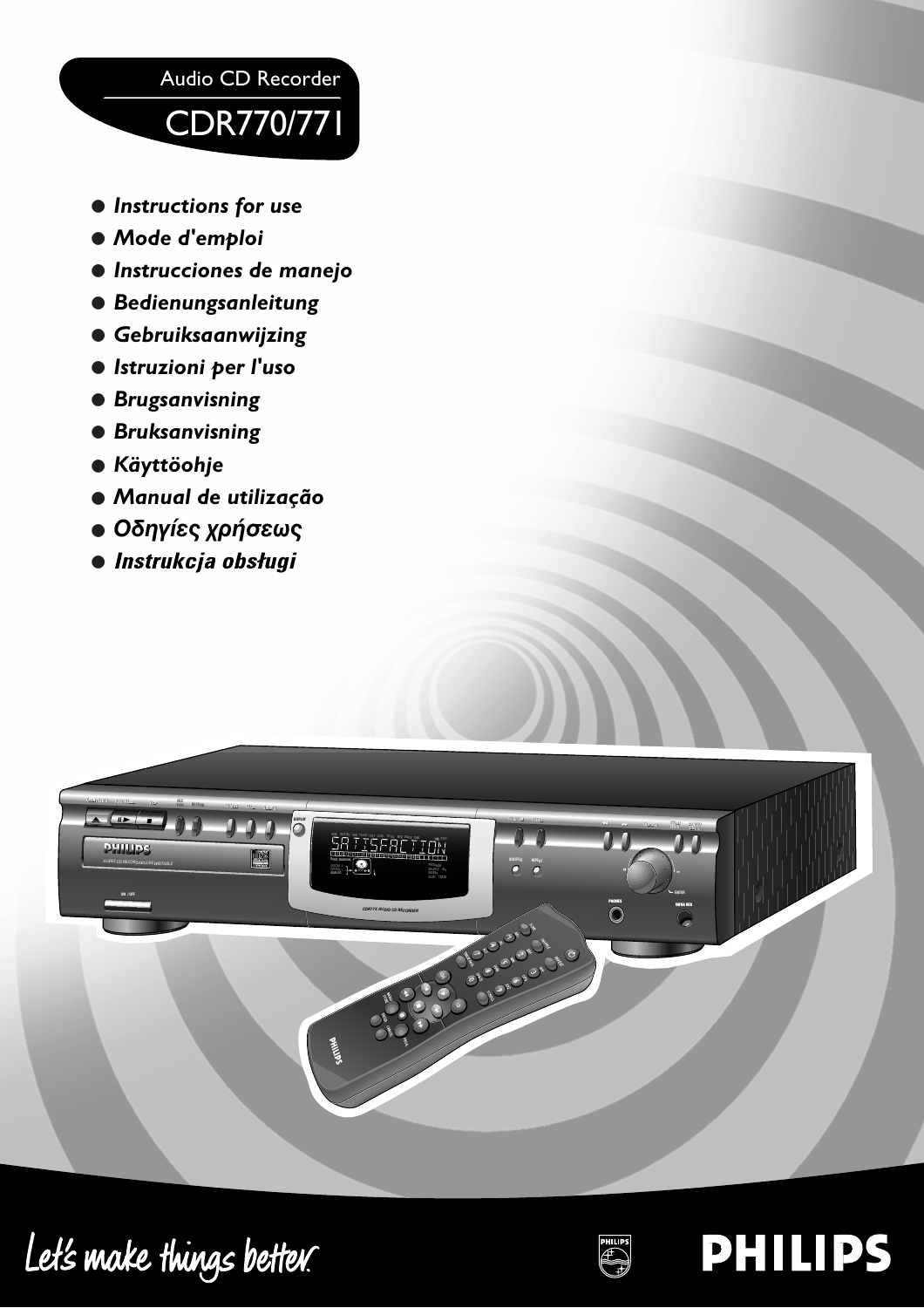# **GENERAL INFORMATION**

#### **DK**

#### Advarsel:

Usynlig laserudstråling ved åbning når sikkerhedsafbrydere er ude af funktion. Undgå udsættelse for stråling.

### **S**

#### Varning!

Om apparaten används på annat sätt än i denna bruks-anvisning specificerats, kann användaren utsättas för osynlig laserstrålning, som överskrider gränsen för läserklass 1.

#### **SF**

#### Varoitus!

Laitteen käyttäminen muulla kuin tässä käyttöohjeessa mainitulla tavalla saattaa altistaa käyttäjän turvallisuusluokan 1 ylittävälle näkymättömälle lasersäteilille.

#### **LASER SAFETY**

This unit employs a laser. Only a qualified service person should remove the cover or attempt to service this device, due to possible eye injury.

#### **USE OF CONTROLS OR ADJUSTMENTS OR PERFOR-MANCE OF PROCEDURES OTHER THAN THOSE SPECI-FIED HEREIN MAY RESULT IN HAZARDOUS RADIATION EXPOSURE OR OTHER UNSAFE OPERATION.**

#### **NEVER MAKE OR CHANGE CONNECTIONS WITH THE POWER SWITCHED ON.**

 $\epsilon$ The CDR770/771 is in conformity with the EMC directive and low-voltage directive.

#### **LASER**

Type Semiconductor laser GaAlAs Wave lenght 775~795 nm (at 25° C) Output Power 2,5 mW (Read) 35 mW (Write) Beam divergence 60 degree.

#### **NOTE: THIS WARNING IS LOCATED INSIDE THE ENCLOSURE**

| <b>CAUTION</b>  | INVISIBLE LASER RADIATION WHEN OPEN AVOID<br><b>EXPOSURE TO BEAM</b>                                             |
|-----------------|------------------------------------------------------------------------------------------------------------------|
| <b>VARO!</b>    | AVATTAESSA OLET ALTIINA NÄKYMÄTTÖMÄLLE LASER<br>SÄTTEILYLLE ÄLÄ KATSO SÄTEESEN                                   |
| <b>VARNING</b>  | OSYNLIG LASERSTRÅLNING NÄR DENNA DEL ÄR ÖPPNAD<br>BETRAKTA EJ STRÅI EN                                           |
| <b>ADVERSEL</b> | USYNLIG LASERSTRÅLING VED ÅBNING. UNDGÅ<br>UNSAFTTELSE FOR STRÅLING                                              |
| <b>DANGER</b>   | INVISIBLE LASER RADIATION WHEN OPEN AVOID DIRECT<br><b>EXPOSURE TO BEAM</b>                                      |
| <b>VORSICHT</b> | GEFAHR VON UNSICHTBARER LASERSTRAHLUNG BEIM<br>ÖFFNEN DES GERÄTS, VERMEIDEN SIE ENTWEICHENDE<br><b>STRAHLUNG</b> |

**CLASS 1 LASER PRODUCT**

**LUOKAN I LASERLAITE**

**KLASS 1 LASERAPPARAT**

### **For Customer Use:**

Read carefully the information located at the back plate of your CD recorder/player and enter below the Serial N°. Retain this information for future reference.

Model N°.

..............CDR770/771.................................................

Serial N°...............................................................................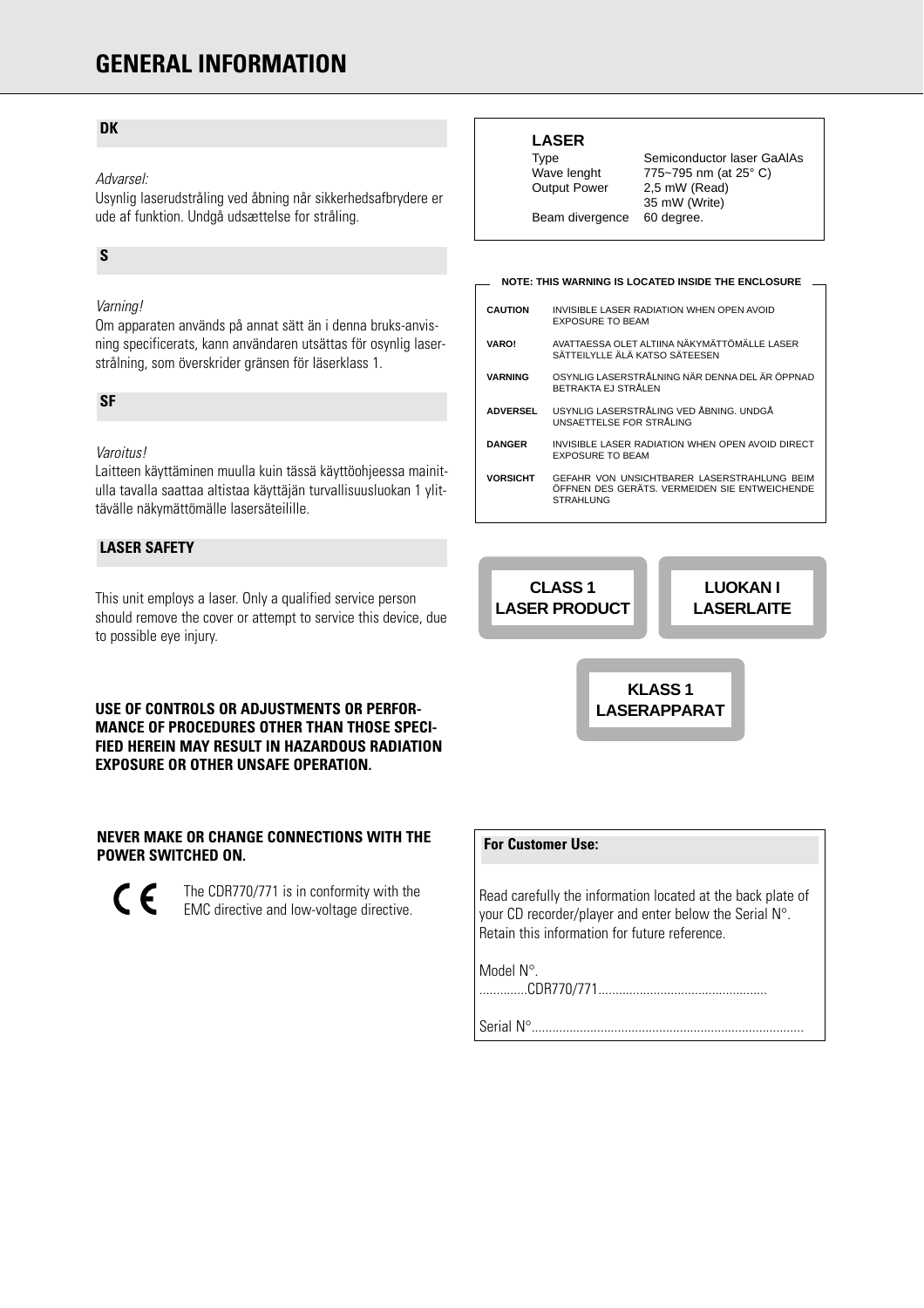# **CONTENTS**

| tnglish            |
|--------------------|
| Français           |
| Español            |
| Deutsch            |
| <b>Nederlands</b>  |
| <b>Italiano</b>    |
| Svenska            |
| is⊾                |
| ది                 |
| Suomi              |
|                    |
| Eλληνικά Português |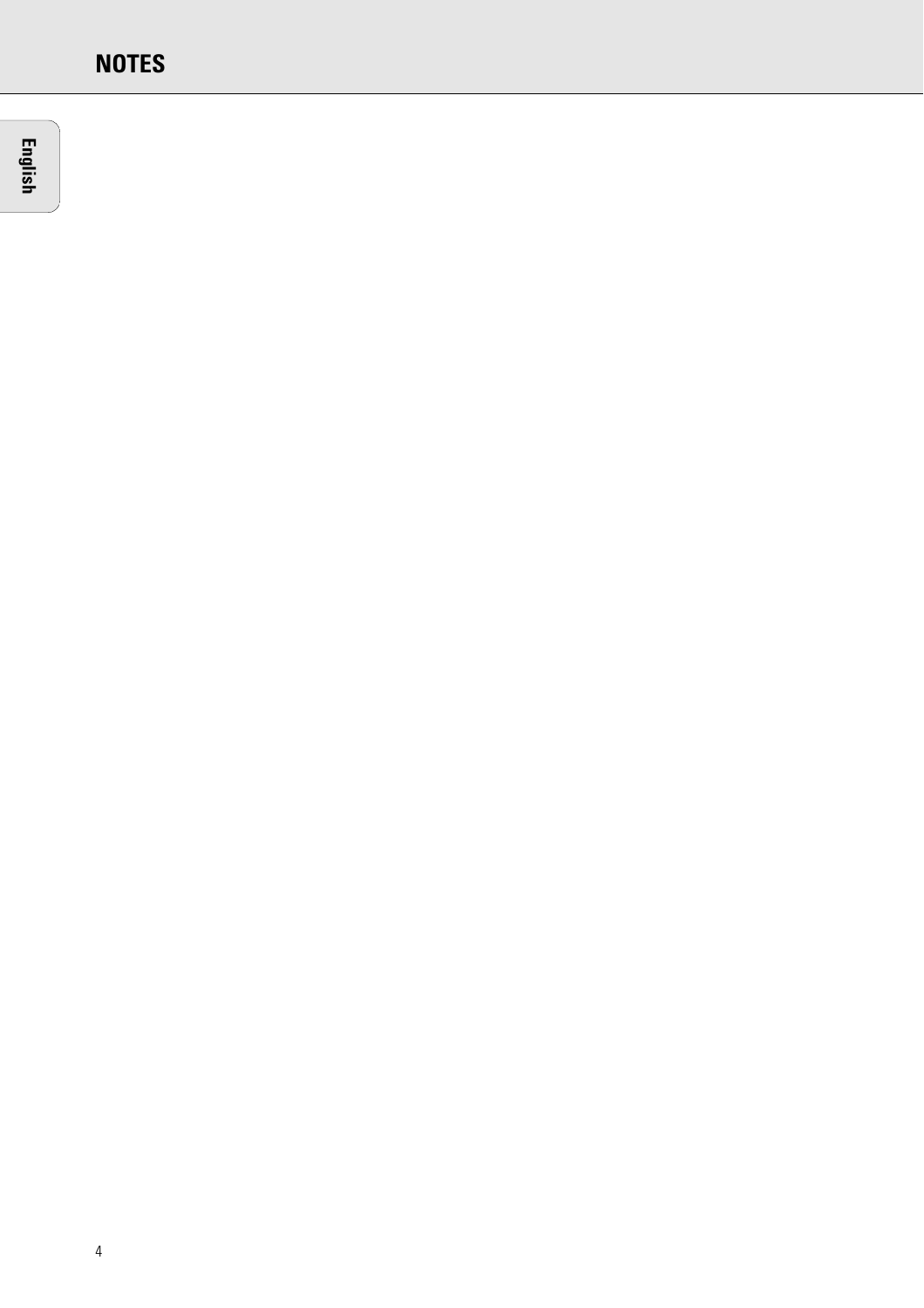# **Table of contents**

| <b>GENERAL INFORMATION AND DISCS</b>         |
|----------------------------------------------|
|                                              |
|                                              |
|                                              |
|                                              |
|                                              |
|                                              |
| <b>CONTROLS AND CONNECTIONS</b>              |
|                                              |
|                                              |
| <b>DISPLAY</b>                               |
|                                              |
|                                              |
|                                              |
| INSTALLATION                                 |
|                                              |
|                                              |
|                                              |
|                                              |
|                                              |
| Inserting batteries in the remote control 15 |
| <b>REMOTE CONTROL</b>                        |
|                                              |
| RECORDING                                    |
|                                              |
|                                              |
|                                              |
|                                              |
|                                              |
|                                              |
| <b>PLAYING</b>                               |
| .22                                          |
|                                              |
|                                              |
|                                              |
|                                              |
| PROGRAMMING                                  |
|                                              |
| <b>MENU MODE/CD TEXT INPUT</b>               |
|                                              |
|                                              |
|                                              |
|                                              |
|                                              |
|                                              |
| <b>FIXING PROBLEMS</b>                       |
|                                              |
|                                              |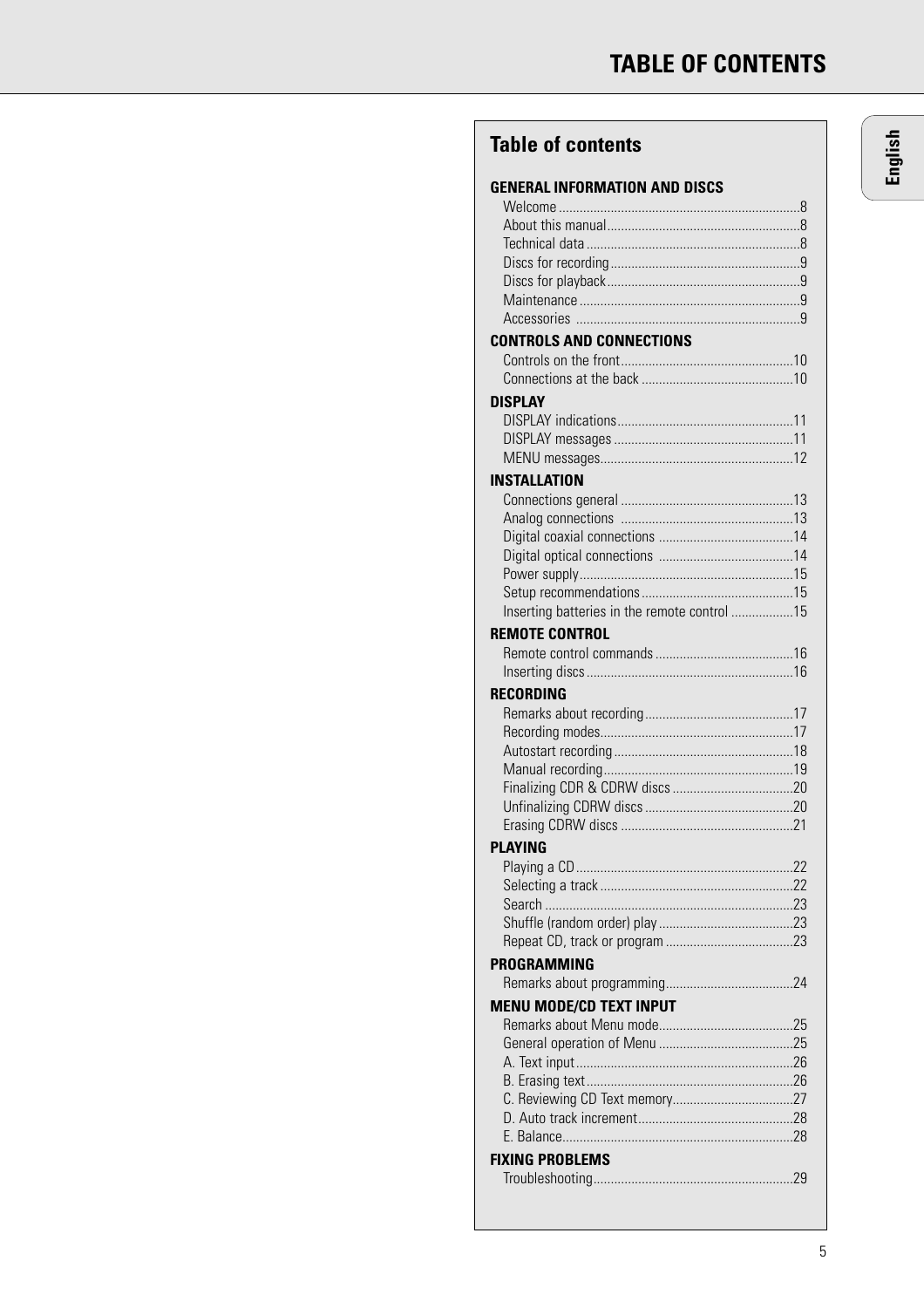# **Welcome !**

Thank you for buying this Philips Compact Disc Recorder.

In the eighties Philips invented a new audio system - the CD. The CD (compact disc) revealed to you the new dimensions of digital sounds and added to the pleasures of audio. Compact disc technology permits a high contrast in loud as well as in quiet passages, with perfect channel separation. Philips has now further developed compact disc technology and the result is the CD recorder.

With your Philips CD Recordable/ReWritable Recorder, you can record, play and erase your own high-quality audio CDs, subject to legal restrictions on copying. Naturally, you will also be able to play all pre-recorded audio CDs.

Note: In the United Kingdom and certain commonwealth countries use of the Philips CD Recordable/Rewritable recorder as shown or suggested in this user manual may require the authorization of copyright holders.

# **About this manual Technical data**

This manual gives instructions for operating this CD recorder where:

- the figures (**1**) throughout the text indicate a sequence of actions necessary to perform a certain operation;
- the arrows  $(\rightarrow)$  indicate the reaction from the recorder;
- the dots (•) indicate remarks, advice or special options within a sequence of actions. The dot-marked instructions are not necessary for the required operation.

Subject to modification without notice.

#### **General**

#### **Audio**

| Playback total harmonic distortion CDR88 dB = 0.0039 %      |  |
|-------------------------------------------------------------|--|
|                                                             |  |
|                                                             |  |
|                                                             |  |
|                                                             |  |
| Recording total harmonic distortion + noise 85 dB (0.0056%) |  |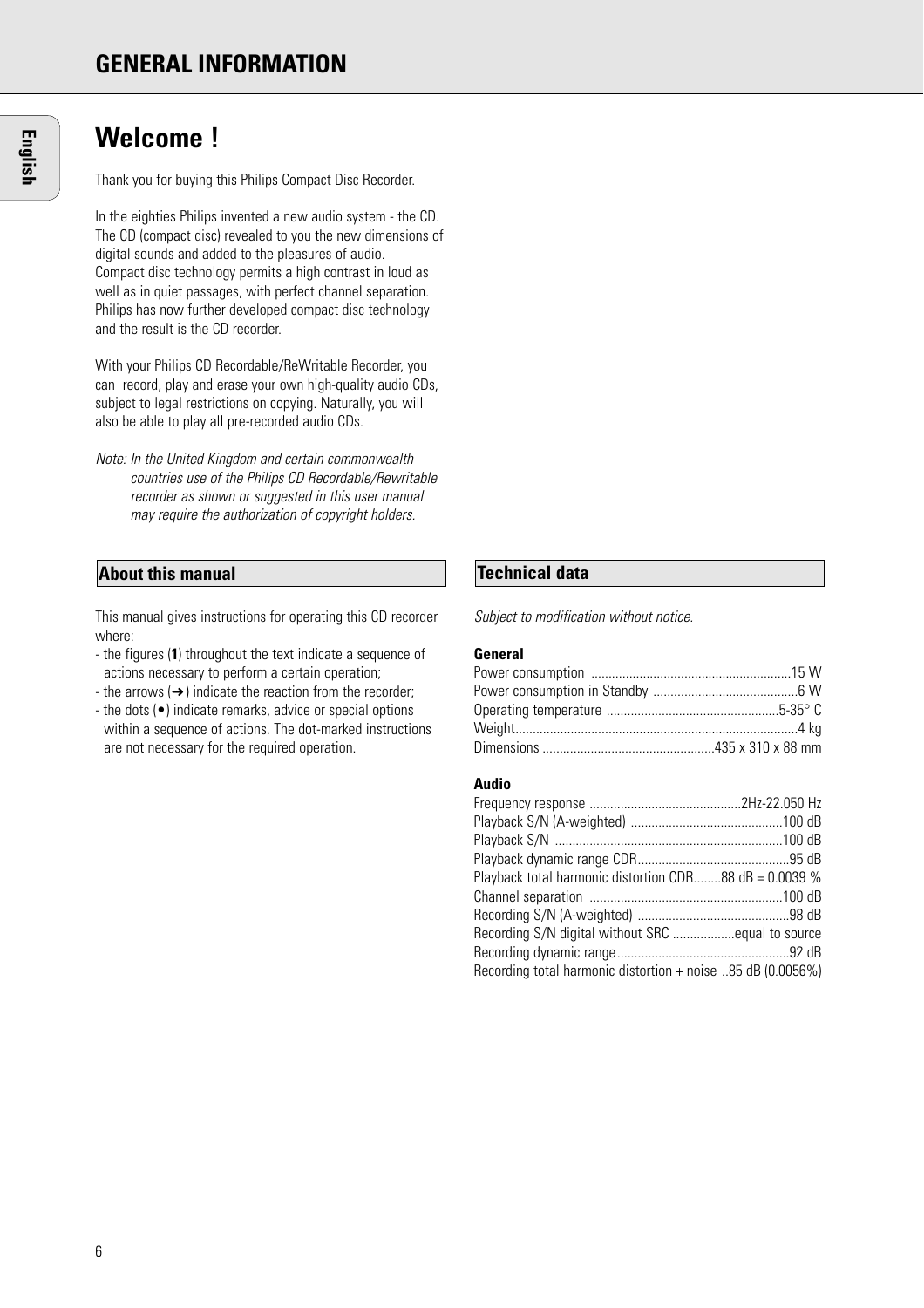# **Discs for recording**

For recording use, special audio discs must be used (for music only). These Discs bear the logos as shown below. The text 'DIGITAL AUDIO' is present!

Your recorder uses two types of discs for recording purposes:

- **CD-Audio Recordable** (CDR) discs: fully recorded and finalized, these discs play on all CD players and recorders.



**ReWritable** 

**DIGITAL AUDIO** 

ပြု

- **CD-Audio ReWritable** (CDRW) discs: can be recorded, erased and re-recorded hunderds of times. When finalized, they play on **CDRW compatible CD**

**players** and recorders. In the course of

1999 most Philips CD players and recorders will be CDRW compatible.

#### **Important:**

To ensure proper working of the set we recommend the use of **Philips** audio CDR and audio CDRW discs only.

### **Discs for playback**

Your CD recorder is able to play:

- All pre-recorded audio CDs.
- All Audio CDR and Audio CDRW.
- Note: CDR(W) discs recorded with a computer can only be used when they are correctly treated according the audio standard (IEC958: Consumer part). Single session only!

### **Maintenance**

For recording it is very important to use dust and scratch free discs.

To clean a CD, wipe it in a straight line from the center toward the edge using a soft, lint-free cloth. A cleaning agent may damage the disc! Write only on the printed side of a CDR or CDRW, and only with a soft felt-tipped pen.

Clean the CD recorder with a soft, slightly dampened lint-free cloth. Do not use any cleaning agents as they may have a corrosive effect.





Do not expose the CD recorder, batteries or CDs to humidity, rain sand or excessive heat (caused by heating equipment or direct sunlight).



Always keep the tray closed to avoid dust on the lens.

The lenses may cloud over when the CD recorder is suddenly moved from cold to warm surroundings. It is not possible to play a CD then. Leave the CD recorder in a warm environment until the moisture evaporates.

#### **Accessories**

- 2 Analog audio cables (with red and white plugs)
- 1 Digital coaxial cable (with black plugs)
- Power cord
- 2 Batteries
- Remote control
- Guarantee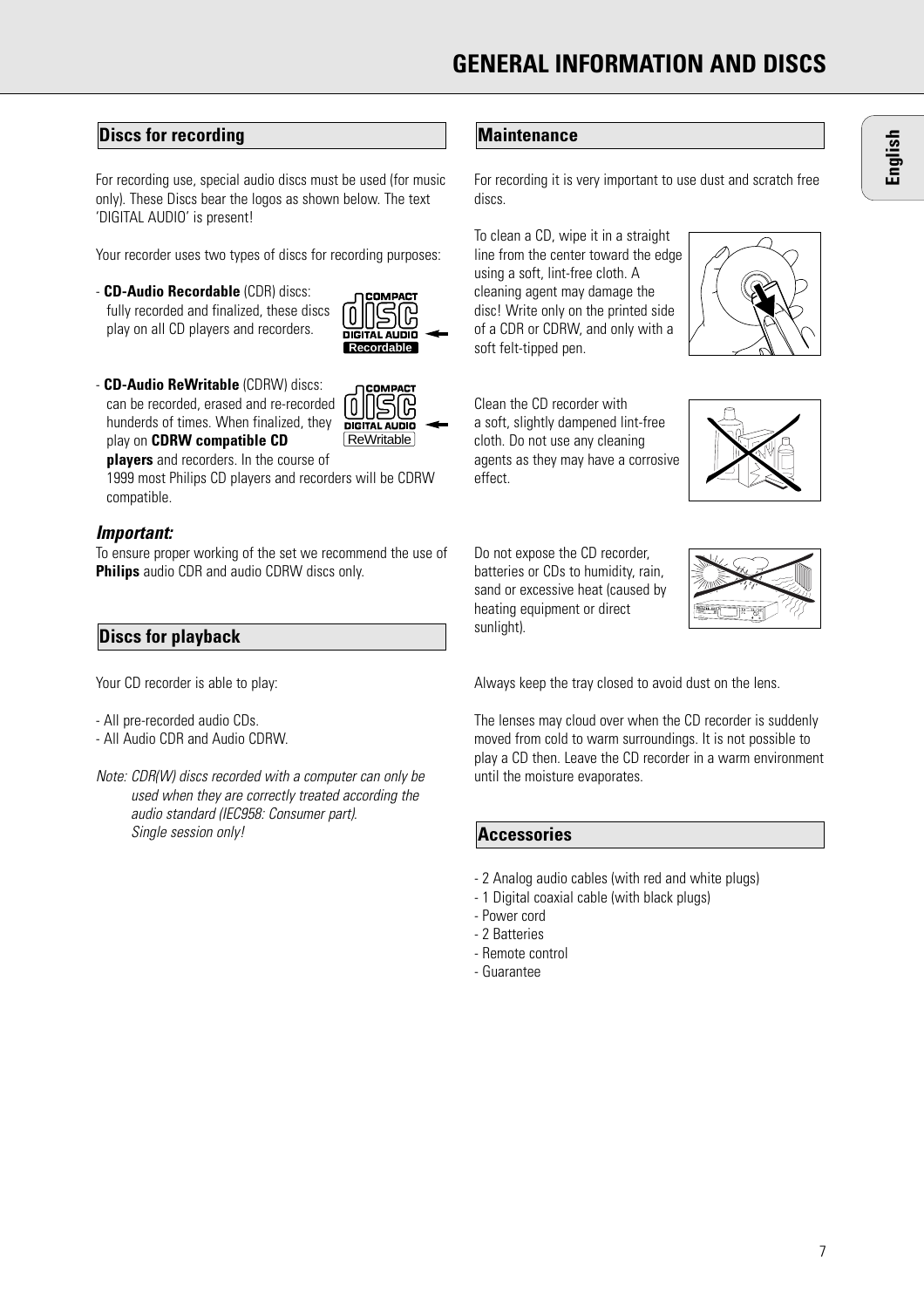# **CONTROLS AND CONNECTIONS**



# **Controls on the front**

| $\overline{1}$ |                                  | <b>ON/OFF</b> turns the CD recorder ON and OFF           |
|----------------|----------------------------------|----------------------------------------------------------|
|                | $\overline{2}$ Standby indicator |                                                          |
|                | $\overline{3}$ Disc tray         |                                                          |
|                |                                  | 4 OPEN/CLOSE <u>A</u> opens/closes disc tray             |
| $\overline{5}$ |                                  | PLAY/PAUSE > II starts play/interrupts play or           |
|                |                                  | recording                                                |
| 6 <sup>1</sup> |                                  | <b>STOP</b> ■       stops/clears a program               |
| 7              |                                  | <b>REC</b> (ord) <b>TYPE</b> selects recording modes     |
| 8 <sup>1</sup> |                                  | <b>RECORD</b> starts recording, finalizing, erasing      |
|                |                                  | 9 FINALIZE selects finalize mode                         |
|                |                                  | 10 <b>ERASE</b> selects erasing mode (disc or track)     |
|                |                                  | 11 SOURCE selects input source                           |
| 12             |                                  | <b>DISPLAY</b> selects display information,              |
|                |                                  | permanent text scrolling and time                        |
|                |                                  | 13 Displayinformation screen                             |
|                |                                  |                                                          |
|                |                                  | random order                                             |
|                |                                  | 15 PROGRAM opens/closes program memory                   |
|                |                                  | 16 <b>SCROLL</b> activates scrolling of text over the    |
|                |                                  | display (once)                                           |
|                |                                  | 17 <b>REPEAT</b> repeats play (all, program or track)    |
| 18             |                                  |                                                          |
|                |                                  | - cursor control in Menu/Prog.                           |
|                |                                  | review mode                                              |
| 19             |                                  | searches forward                                         |
|                |                                  | - cursor control in Menu/Prog.                           |
|                |                                  | review mode                                              |
|                |                                  | 20 <b>EASY JOG &gt; </b> - previous/next track (Play and |
|                | (rotate)                         | Program mode)                                            |
|                |                                  | - recording level control (recording)                    |
|                |                                  | - selects settings (menu on)                             |
|                |                                  | <b>ENTER</b> (push) - plays selected tracks              |
|                |                                  | - selects settings in Menu mode                          |
|                |                                  | - programs track numbers                                 |

|  | 21 <b>STORE/MENU</b> enters Menu mode                     |
|--|-----------------------------------------------------------|
|  | - stores Menu settings                                    |
|  | [22] <b>CANCEL/DELETE</b> - deletes tracks from a program |

```
- deletes text in Menu mode
                           - returns to a higher level in the
                             menu
£ PHONES......................socket for headphones
124 IR sensor ...................receives signals from the remote
                           control
```
# **Connections at the back**

|   | Connection to mains |                                                        |
|---|---------------------|--------------------------------------------------------|
| 2 |                     | <b>ANALOG IN</b> connects to the line output of an     |
|   |                     | amplifier (left and right)                             |
| 3 |                     | <b>ANALOG OUT CDR</b> connects to the line input of an |
|   |                     | amplifier (left and right)                             |
|   |                     | <b>DIGITAL IN</b> connects to the digital coaxial      |
|   |                     | output of an external CD player                        |
| 5 |                     | <b>DIGITAL OUT CDR</b> connects to the digital coaxial |
|   |                     | input of e.g. amplifier or recording                   |
|   |                     | device                                                 |
|   |                     | <b>OPTICAL IN</b> connects to the digital optical      |
|   |                     | output of an external CD player                        |
|   |                     |                                                        |

Note: Unless stated otherwise, all controls are on the front of the CD recorder. When provided on the remote control, you can also use the corresponding buttons, after selecting the CD recorder or separate CD player by pressing CDR or CD.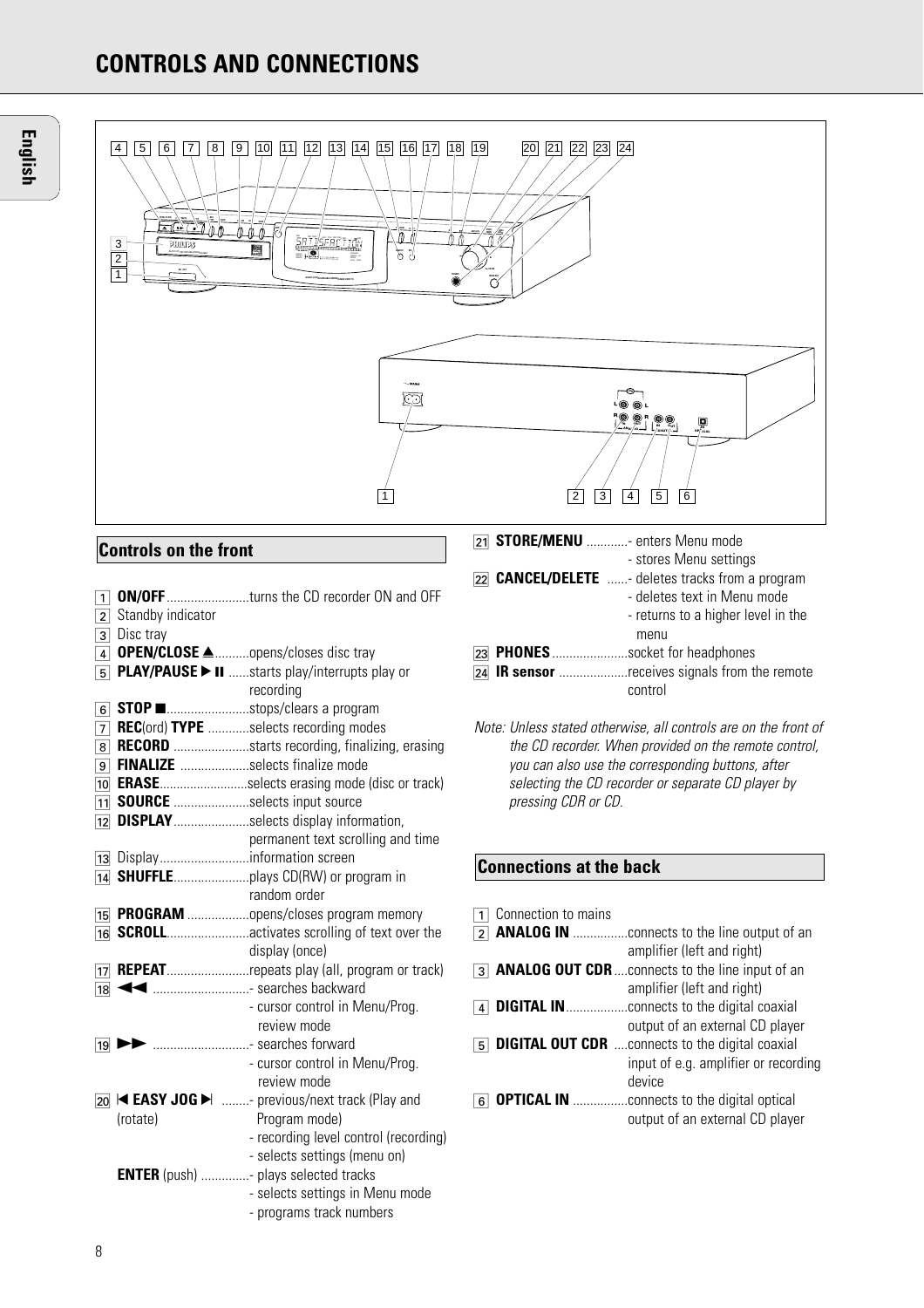

| 1 <sup>1</sup> | <b>REM TIME</b> remaining time |                                                             |
|----------------|--------------------------------|-------------------------------------------------------------|
|                | 2 TRACK track number           |                                                             |
|                |                                |                                                             |
|                |                                | adjustement)                                                |
|                | $\boxed{4}$ TOTAL REM          |                                                             |
|                |                                |                                                             |
|                |                                | <b>TRACK TIME</b> total or remaining time of disc or        |
|                |                                | track                                                       |
|                | 5 OIIremote control active     |                                                             |
|                |                                |                                                             |
|                |                                | program                                                     |
|                |                                |                                                             |
|                |                                | - tracks on a disc or in a program                          |
|                |                                | - track in play                                             |
|                |                                | 8 + 20 disc or program contains more                        |
|                |                                | than 20 tracks                                              |
|                |                                | 9 PROG(ram) flashes during programming/ lights              |
|                |                                | in program mode                                             |
|                |                                | 10 <b>REPEAT TRACK/ALL</b> lights up when a track/ complete |
|                |                                | disc (or program) is repeated                               |
|                |                                | 11 <b>SCAN</b> lights up when the first 10                  |
|                |                                | seconds of each track are played                            |
|                |                                | 12 SHUFFLE ALLplays tracks in random order                  |
|                |                                | 13 L/R II IIRecord/play level bar, indicates                |
|                |                                | the audio signal level                                      |
|                |                                |                                                             |
|                |                                | finalizsed CDR or CDRW disc)                                |
|                |                                |                                                             |
|                |                                |                                                             |
|                |                                | 17 R(W) unfinalised CD R(W) disc inserted                   |
|                |                                | 18   lights during recording                                |
|                |                                |                                                             |
|                |                                |                                                             |
|                |                                | 21 <b>OPTICAL I</b> optical input I selected for external   |
|                |                                | recording                                                   |
|                |                                | 22 DIGITAL I digital input selected for external            |
|                |                                | recording                                                   |
|                |                                | 23 SYNC synchronized recording active                       |
|                |                                | 24 MANUAL manual recording active                           |

# **DISPLAY messages**

Messages, as listed and explained here, may appear on the display for your guidance.

| RERIINGreading disc information       |                                                                      |
|---------------------------------------|----------------------------------------------------------------------|
|                                       |                                                                      |
|                                       |                                                                      |
|                                       |                                                                      |
|                                       | or disc inserted upside down                                         |
| PROG FULL program full                |                                                                      |
|                                       | INSERT DISC insert disc or insert disc in correct                    |
|                                       | way                                                                  |
|                                       | WREING DISC inserted disc is no audio CD                             |
| LINF INRLIZED unfinalized CDR(W) disc |                                                                      |
|                                       | MEMORY $\mathbb{R}\times\mathbb{R}^7$ a indicates the amount of text |
|                                       | memory used for unfinalized discs                                    |
|                                       |                                                                      |

### **Recording**

|                                         | recording                                         |
|-----------------------------------------|---------------------------------------------------|
|                                         | - when STOP ■ is pressed during                   |
|                                         | recording the first 4 seconds of a                |
|                                         | track                                             |
| LIP DRTE updating disc contents         |                                                   |
|                                         | <b>IISC</b> FULL  no more recording possible      |
|                                         | <b>IIGITRL</b> 1 digital coaxial input 1 selected |
|                                         | OPTICRL digital optical input selected            |
|                                         |                                                   |
|                                         | EDPY PROTEET no digital recording can be made     |
|                                         | of the connected source                           |
|                                         | NOTF INRLIZED when opening the tray with an       |
|                                         | unfinalized disc inserted                         |
|                                         | MRKE CDstart of synchronized recording of         |
|                                         | a complete disc and Auto Finalize                 |
|                                         | function selected                                 |
|                                         | RECORD DISC start of synchronized recording of    |
|                                         | a complete disc                                   |
|                                         | RECORD TRACK start of synchronized recording of   |
|                                         | a single track                                    |
|                                         | REE MANUAL manual start of recording selected     |
| - XX DB level is being adjusted         |                                                   |
|                                         | ERRSE TRREK when erasing one or more tracks       |
| ERRSE DISC when erasing a disc          |                                                   |
| FINRLIZE CD when finalizing a disc      |                                                   |
|                                         | FINRLIZED when trying to finalize an already      |
|                                         | finalized disc                                    |
|                                         | CHECK INPUT when RECORD is pressed while no       |
|                                         | digital source is detected                        |
|                                         | x x x x ERRSE time countdown when erasing a       |
|                                         | track or a disc                                   |
|                                         | xx xx FINRL time countdown when finalizing a      |
|                                         | disc                                              |
| PRESS RECORD to start manual recording, |                                                   |
|                                         | finalizing or erasing                             |
|                                         | STRRT SOURCE to start synchronised recording      |
|                                         | from a source (e.g. CD player)                    |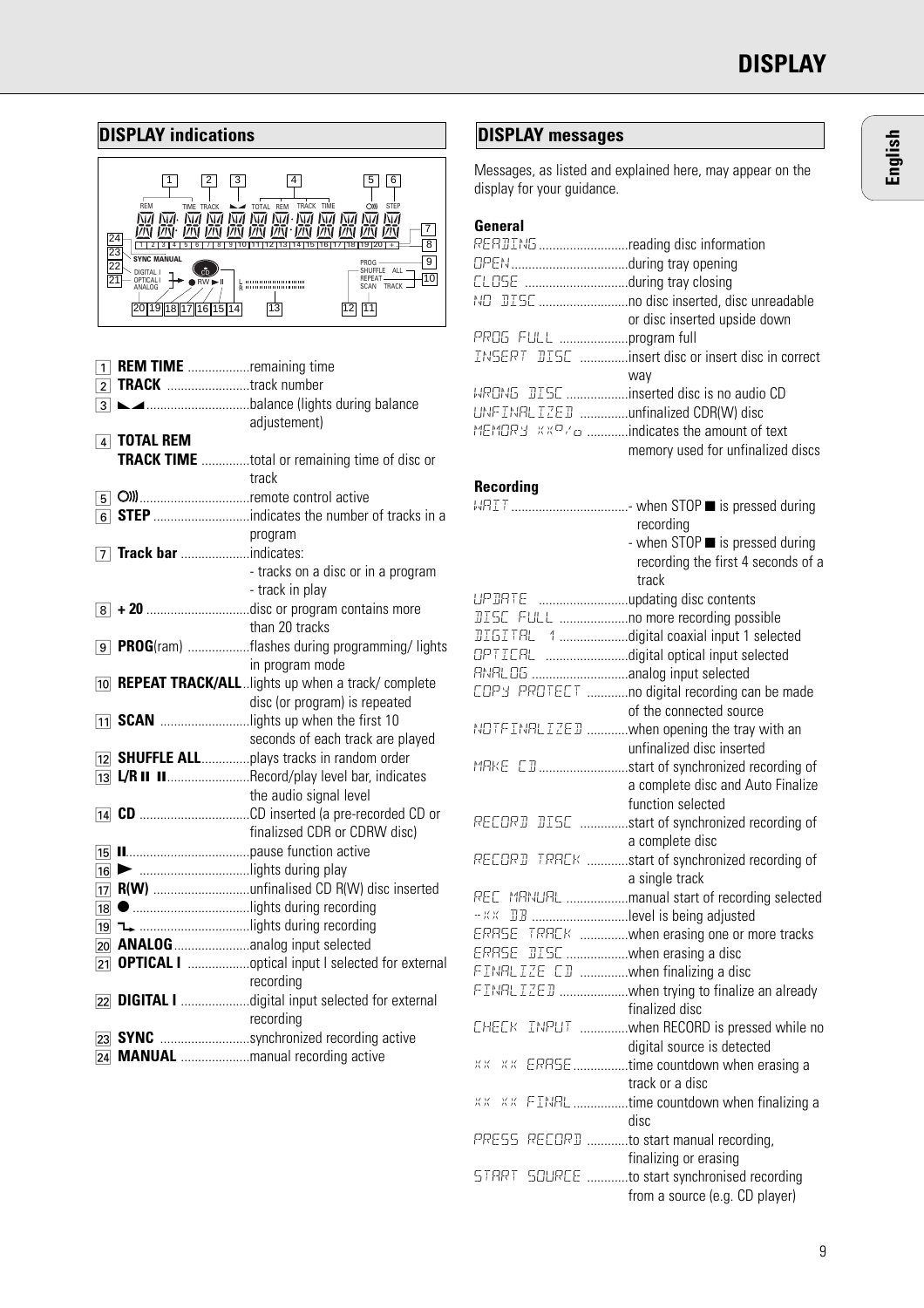# **DISPLAY**

| PRESS ENTER                           | FINRLIZED CD when trying to record on a<br>finalized CDR or a prerecorded CD<br>UNFINRLIZE/when trying to record on a<br>finalized CDRW<br>PROF SOURCE when a professional source is<br>connected      |
|---------------------------------------|--------------------------------------------------------------------------------------------------------------------------------------------------------------------------------------------------------|
| Play<br>PROGRAM program mode selected | RL BUM TITLE will be followed by album title<br>TRREK TITLE will be followed by track title<br>FIL BUM FRTIST will be followed by artist name<br>TRACK ARTIST will be followed by track artist<br>name |
| <b>Others</b>                         |                                                                                                                                                                                                        |
|                                       | NO RUDIO TRwhen the recorder enters a data<br>track during recording                                                                                                                                   |
|                                       | FINRLIZE CD laser power calibration performed<br>96 times, finalize disc                                                                                                                               |
|                                       | INITIRLIZING during laser power calibration for<br>unfinalized discs                                                                                                                                   |
|                                       | DISC RECOMER during disc recovering after power<br>failure                                                                                                                                             |
|                                       | OPE ERROR OPC failure during OPC procedure<br>(OPC = Optimum Power                                                                                                                                     |
|                                       | Calibration)<br>RECORD ERROR recording error in menu mode<br><b>JISC</b> ERROR when trying to record on or finalize                                                                                    |
|                                       | a recovered disc<br>MEMORY FULL/when text memory is full. To add a<br>FINALIZE CD <b>CD</b> to the list, first finalize or                                                                             |
|                                       | erase another disc from the list.<br>NOT POSSIBLE when trying to erase a CDR                                                                                                                           |
|                                       |                                                                                                                                                                                                        |



### **Menu messages**

| NO TRREKS when attempting to edit text for a<br>disc which has no tracks |
|--------------------------------------------------------------------------|
| TEXT EDIT when entering Text Edit mode                                   |
| FIL BUM FIRTIST when editing or erasing an artist                        |
| name                                                                     |
| FIL BUM TITLE when editing or erasing a title                            |
| ARTIST TR Nwhen editing or erasing an artist                             |
| name per track                                                           |
| TITLE TR N when editing or erasing a title per                           |
| track                                                                    |
| TEXT ERRSE when entering Text Erase mode                                 |
| RLL TEXT when entering All Text mode                                     |
|                                                                          |
| to be given with ENTER key                                               |
| ERRSE RLL DK when confirmation for erasing has                           |
| to be given with ENTER key                                               |
| ERRSE MEMORY  when waiting for confirmation                              |
| when erasing a disc                                                      |
| MEMORY VIEW when selecting text review per                               |
| unfinalized disc in memory                                               |
| MEMORY EMPTY when REVIEW is selected while no                            |
| text is in memory                                                        |
| RUTO TRREK when selecting auto track                                     |
| increment ON or OFF                                                      |
|                                                                          |
|                                                                          |
| SET BRURNEE when selecting BALANCE                                       |
|                                                                          |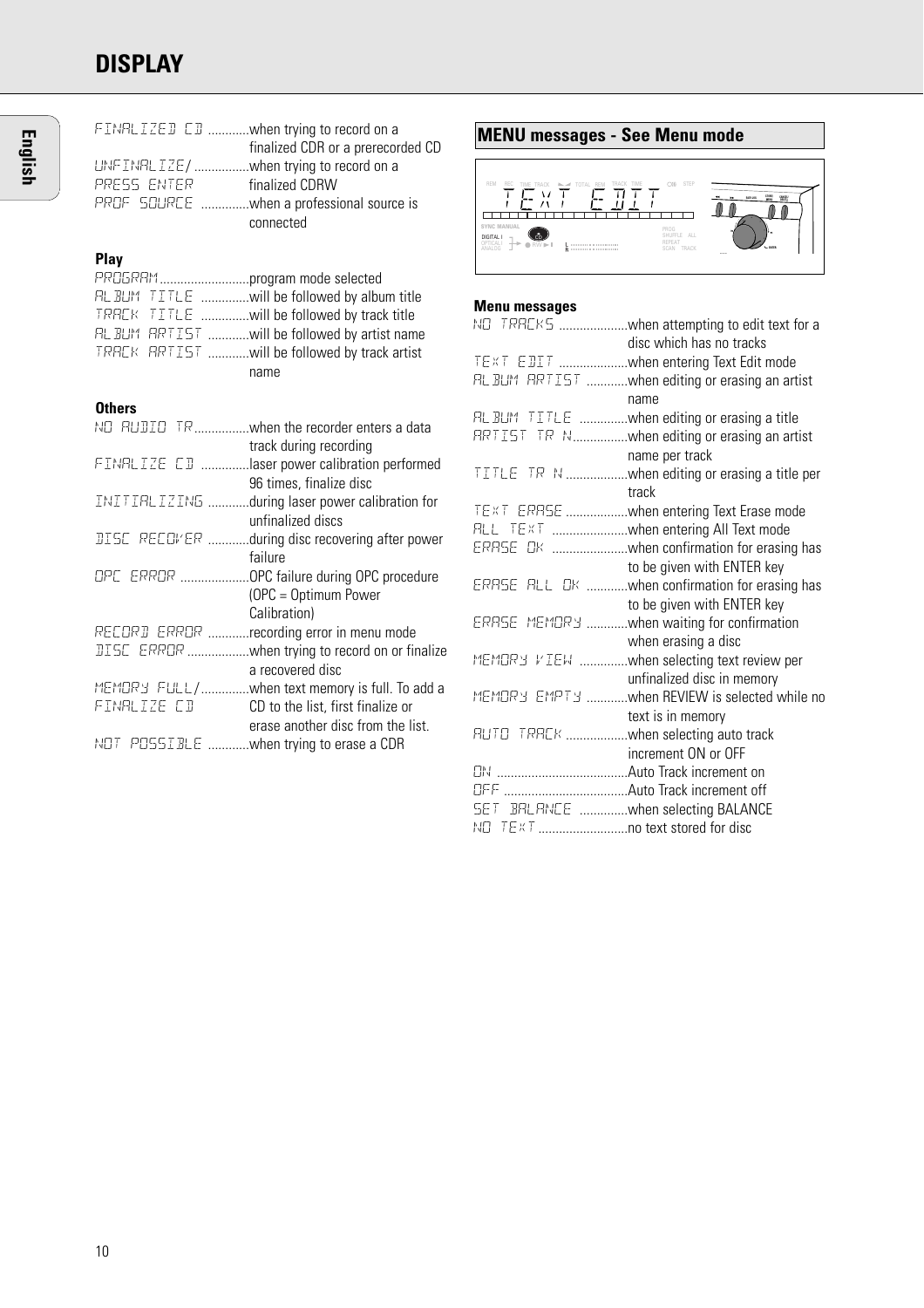# **Connections general Analog connections**

For recording the following inputs are present:

- Digital optical input.
- Digital coaxial input.
- Analog input.

For playback the following outputs are present:

- Digital coaxial output.
- Analog output.

We advise you to connect these to the CD input on your amplifier.

The connections you make will depend upon the possibilities your audio equipment offers. Please refer to the user manuals for your other audio equipment first.

### Digital recordings (optical or coaxial) give the best performance in audio and usability (e.g. auto-track).

(The digital optical connection is less sensitive to external disturbances).

If your equipment does not offer digital connections, the high quality Analog-Digital-Convertor of your CD recorder will ensure very good audio performance when recordings are made from the analog input.

Playback via the digital coaxial output of the CD recorder gives the best audio performance.

If your equipment does not offer digital connections, the high quality Digital-Analog-Convertor of the CD recorder ensures a very good sound quality via the analog output.

We advise you to always establish both digital and analog connections. In this way you can always make analog recordings when digital recording is not possible.

We have described the most common ways of connecting the CD recorder. If you still have difficulties with the connections you can always contact the Philips Consumer Service desk in your country.

Analog connection is required for playback of CDs (use cable 2) and for recording from external analog sources (use cable  $(1)$ ).



Use the audio cables supplied. Connect the red plugs to the R sockets, and the white plugs to the L sockets.

- **1** For recording, connect cable  $(1)$  between the ANALOG INsockets on the CD recorder and the CDR LINE- or TAPE OUTsockets of an amplifier.
- Note: For recording directly from a CD player, the analog input of the CD recorder should be connected to the analog output of the CD player.
- **2** For playback, connect cable (2) between the ANALOG OUTsockets on the CD recorder and the input sockets of an amplifier e.g. TAPE IN, CDR or AUX.

Note: Never use the PHONO input.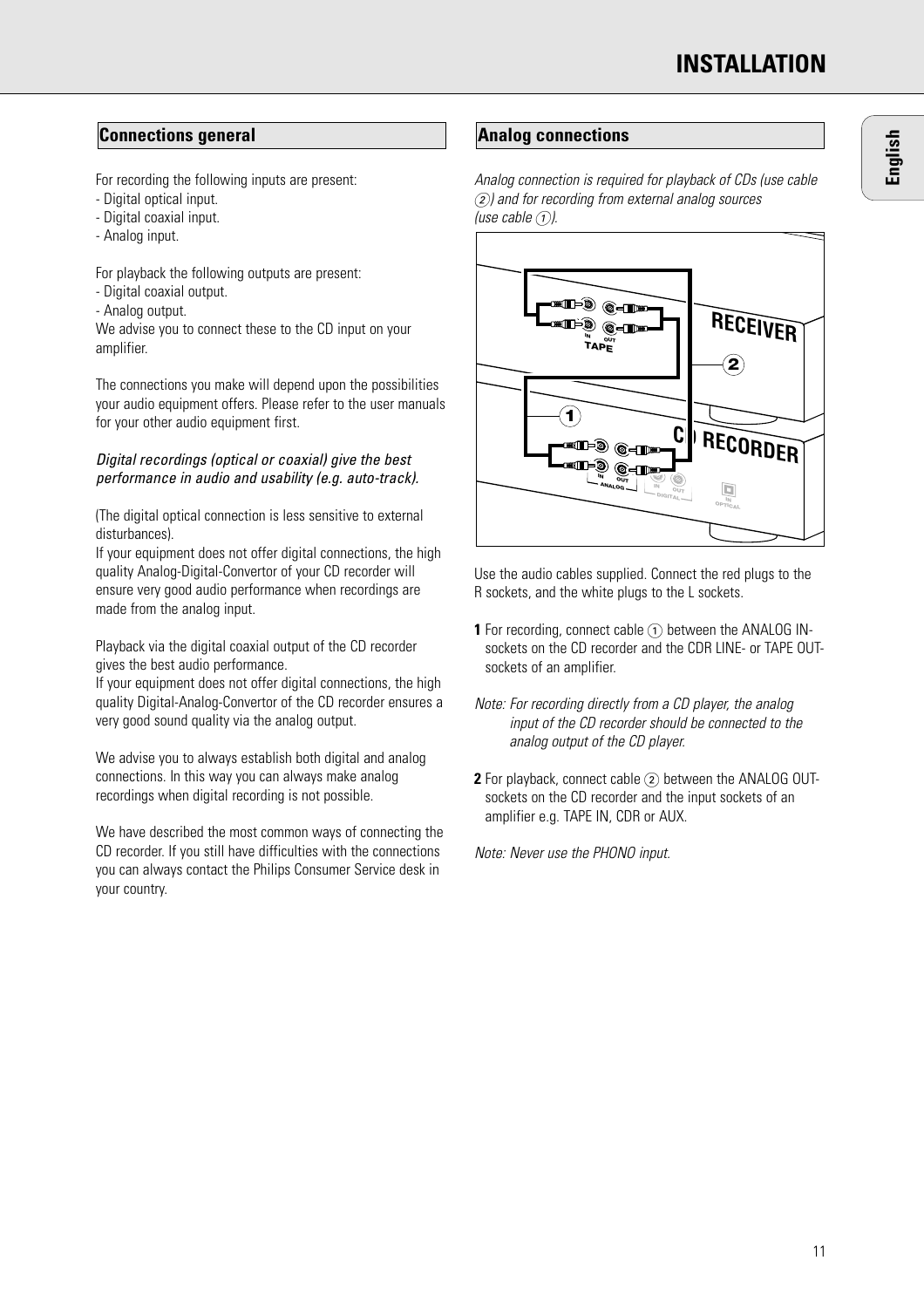Digital coaxial connection is only required in case you wish to record from a CD player with a digital coaxial output.



Use the digital coaxial cable supplied.

- **1** For recording, connect the cable (3) between the DIGITAL IN-socket on the CD recorder and the DIGITAL OUT-socket of a CD player.
- Note: Your CD recorder is equipped with a digital coaxial output. This output can be used for digital playback.

# **Digital optical connections**

Digital optical connection is only required in case you wish to record from a CD player with a digital optical output.



When connecting the Digital Optical cable, make sure it is fully inserted until there is a click.

**1** Remove the dust caps from the digital optical connection. (We recommend you save the cap).

DIGITAL<br>OPTICA **RAT** 

- **2** For recording, connect a fibre-optic cable  $\widehat{A}$  between the digital optical input of the CD recorder and the digitaloptical output of a CD player.
- Note: For playback, the digital coaxial output or analog output should be connected to an amplifier.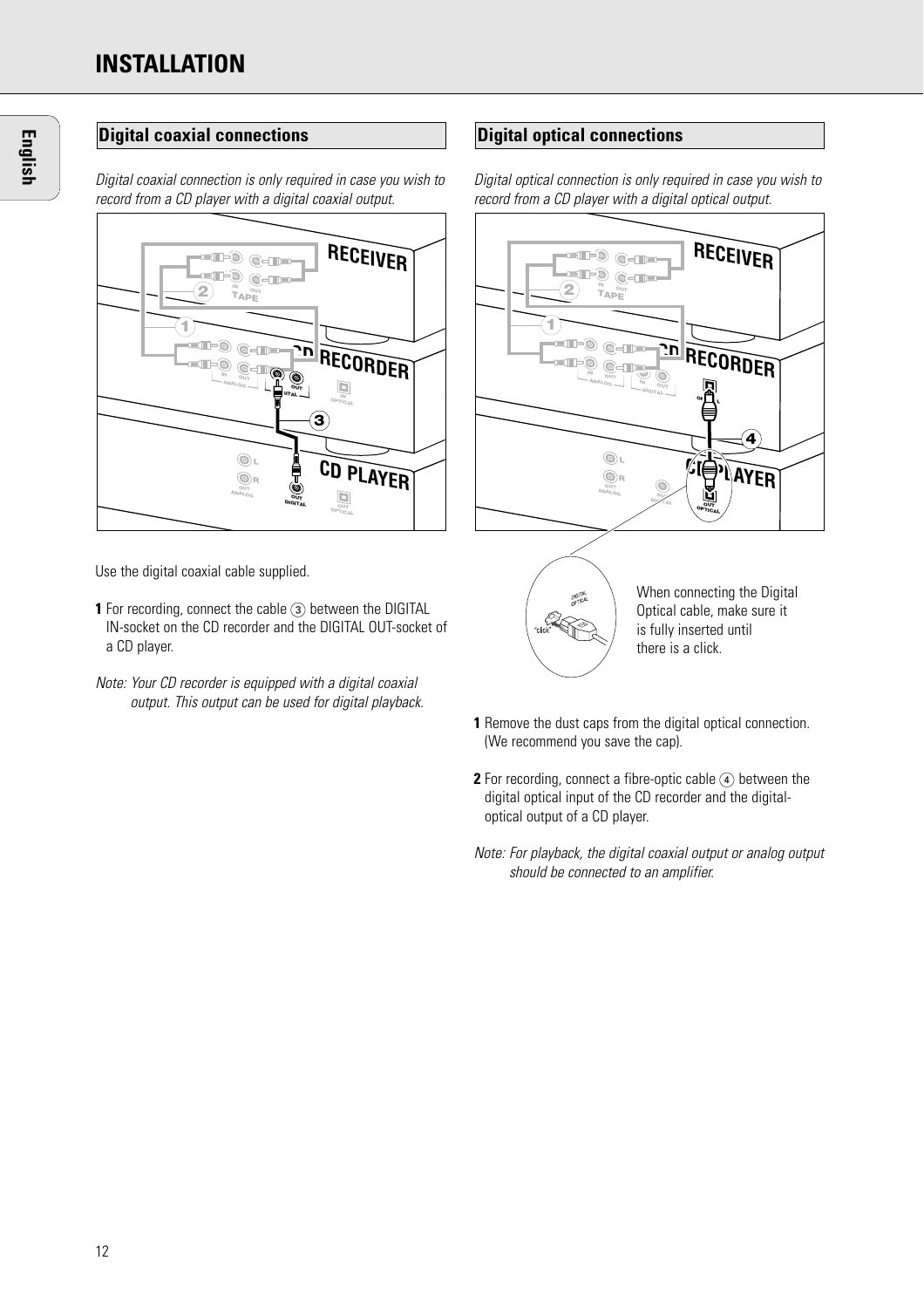

**1** Plug the power cord supplied into the MAINS connector on the CD recorder, then into a mains socket.

#### **2** Press ON/OFF.

**→ The CD recorder will switch on.** 

#### Note:

- If the CD recorder is in Standby mode (red led on), press any key to activate the recorder.
- The CD recorder will automatically adjust to the local mains voltage.
- When the CD recorder is in the 'OFF' position, it is still consuming some power. If you wish to disconnect your player completely from the mains, withdraw the plug from the AC outlet

### **Setup recommendations**

- Place the CD recorder on a solid, vibration free surface.
- Do not place the CD recorder near a source of heat or in direct sunlight.
- Do not use the CD recorder under extremely damp conditions.
- If the CD recorder is placed in a cabinet, make sure that a 2.5 cm space remains free on all sides of the CD recorder for proper ventilation.

#### **Important:**

- Do not put the CD recorder on top of other equipement that heats up the CD recorder (e.g. receiver or amplifier).

# **Inserting batteries in the remote control**



- **1** Open the battery compartment cover.
- **2** Insert 2 batteries ("AA", LR-6 or UM-3; as supplied) as shown.
- **3** Replace the cover.
- Note: We recommend you use 2 batteries of the same type and condition.

#### **Batteries contain chemical substances, so they should be disposed of properly.**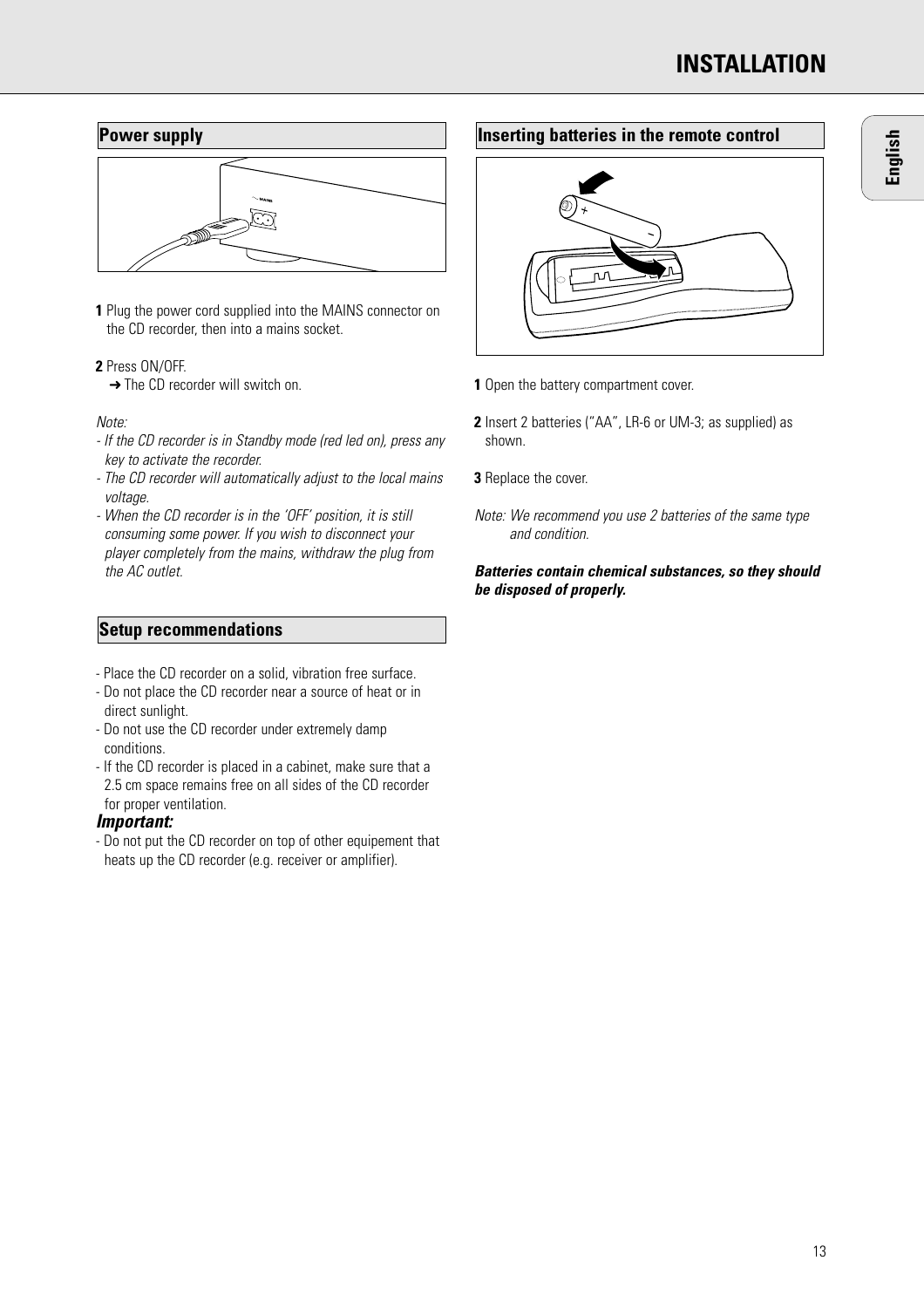# **REMOTE CONTROL**

| <b>Remote control commands</b>                                                                                                                                            |                                                           |  |
|---------------------------------------------------------------------------------------------------------------------------------------------------------------------------|-----------------------------------------------------------|--|
| ⊙                                                                                                                                                                         | switches to Standby/On                                    |  |
| $\bigcup_{\mathfrak{S}}\mathfrak{g}_{\text{ACE}}^{\text{sg}}(\mathfrak{S})\mathfrak{g}(\mathfrak{S})\mathfrak{g}(\mathfrak{S})$<br>ا قرص او هو ان<br>$\frac{1}{\sqrt{1}}$ | plays the first 10 seconds of each<br>track               |  |
| .<br>CDR<br>$_{\mathbf{\large \odot}}$                                                                                                                                    | plays CD(RW) or program in<br>random order                |  |
| $\odot$                                                                                                                                                                   |                                                           |  |
| ⊕                                                                                                                                                                         | repeat play                                               |  |
|                                                                                                                                                                           | Number/alphabet keys 0 - 9<br>- selects a track by number |  |
|                                                                                                                                                                           | - selects character for text input                        |  |
| <b>PHILIPS</b>                                                                                                                                                            | <b>STRACK INCR(ement) </b>                                |  |
|                                                                                                                                                                           | increases track numbers during                            |  |
|                                                                                                                                                                           | recording                                                 |  |
|                                                                                                                                                                           | <b>SCROLL</b> activates scrolling of text over the        |  |
|                                                                                                                                                                           | display                                                   |  |
|                                                                                                                                                                           |                                                           |  |
|                                                                                                                                                                           |                                                           |  |
|                                                                                                                                                                           | control a separate Philips CD player                      |  |
|                                                                                                                                                                           |                                                           |  |
|                                                                                                                                                                           | mode)                                                     |  |
|                                                                                                                                                                           |                                                           |  |
|                                                                                                                                                                           | mode)                                                     |  |
|                                                                                                                                                                           |                                                           |  |
| program                                                                                                                                                                   |                                                           |  |
|                                                                                                                                                                           | <b>I.marrorated and Searches backward</b>                 |  |
|                                                                                                                                                                           | - cursor control in Menu/Prog.                            |  |
|                                                                                                                                                                           | review mode                                               |  |
|                                                                                                                                                                           |                                                           |  |
|                                                                                                                                                                           | - cursor control in Menu/Prog.                            |  |
|                                                                                                                                                                           | review mode<br>interrupts CD(RW) play/recording           |  |
|                                                                                                                                                                           | <b>MENU/STORE</b> enters Menu mode                        |  |
|                                                                                                                                                                           | - stores Menu settings                                    |  |
|                                                                                                                                                                           | PROG.(ram) opens/closes program memory                    |  |
|                                                                                                                                                                           | <b>ENTER</b> selects settings in Menu mode                |  |
|                                                                                                                                                                           | - programs track numbers                                  |  |
|                                                                                                                                                                           | - starts playback of selected track                       |  |
|                                                                                                                                                                           | <b>CANCEL</b> deletes tracks from a program               |  |
|                                                                                                                                                                           | - deletes text in Menu mode                               |  |
|                                                                                                                                                                           | - returns to a higher level in the<br>menu                |  |

# **Inserting discs** FINALIZE PLAYPAUSE STOP PLAY FINALIZE PLAYPAUSE STOP REC  $\overline{D}$  $\bigcap$ DIS ON/OFF **DIRECT LINE**  $\overline{\phantom{a}}$ **AUDIO COMMERCIAL COMMERCIAL**<br>AUDIO COMMERCIAL COMMERCIAL COMMERCIAL COMMERCIAL COMMERCIAL COMMERCIAL COMMERCIAL Recordable

**1** Press OPEN/CLOSE to open the disc tray.

**→ OPEN lights up.** 

- **2** Insert a CD, CDR or CDRW in the appropriate recess in the tray, label side up.
- **3** Press OPEN/CLOSE to close the tray (see also Playing a CD). → CLOSE lights up, followed by READING and the display will show the type of disc you inserted.



• If you insert a blank or partly-recorded CDR or unfinalized CDRW, the CD recorder will calibrate the disc for optimum recording. During this process the display will first show INITIALIZING and then the number of audio tracks. Calibration can take up to 25 seconds.



- If a CDR(W) is finalized it will show **CD** on the display.
- If CD-text is available the TITLE/ARTIST will scroll by.



#### Note:

- Only Audio CDs will be accepted. If a non-audio disc is inserted, the display shows WRONG DISC/ USE AUDIO CD.
- For recording it is important that the blank disc is completely free from dust particles or scratches. (see maintenance)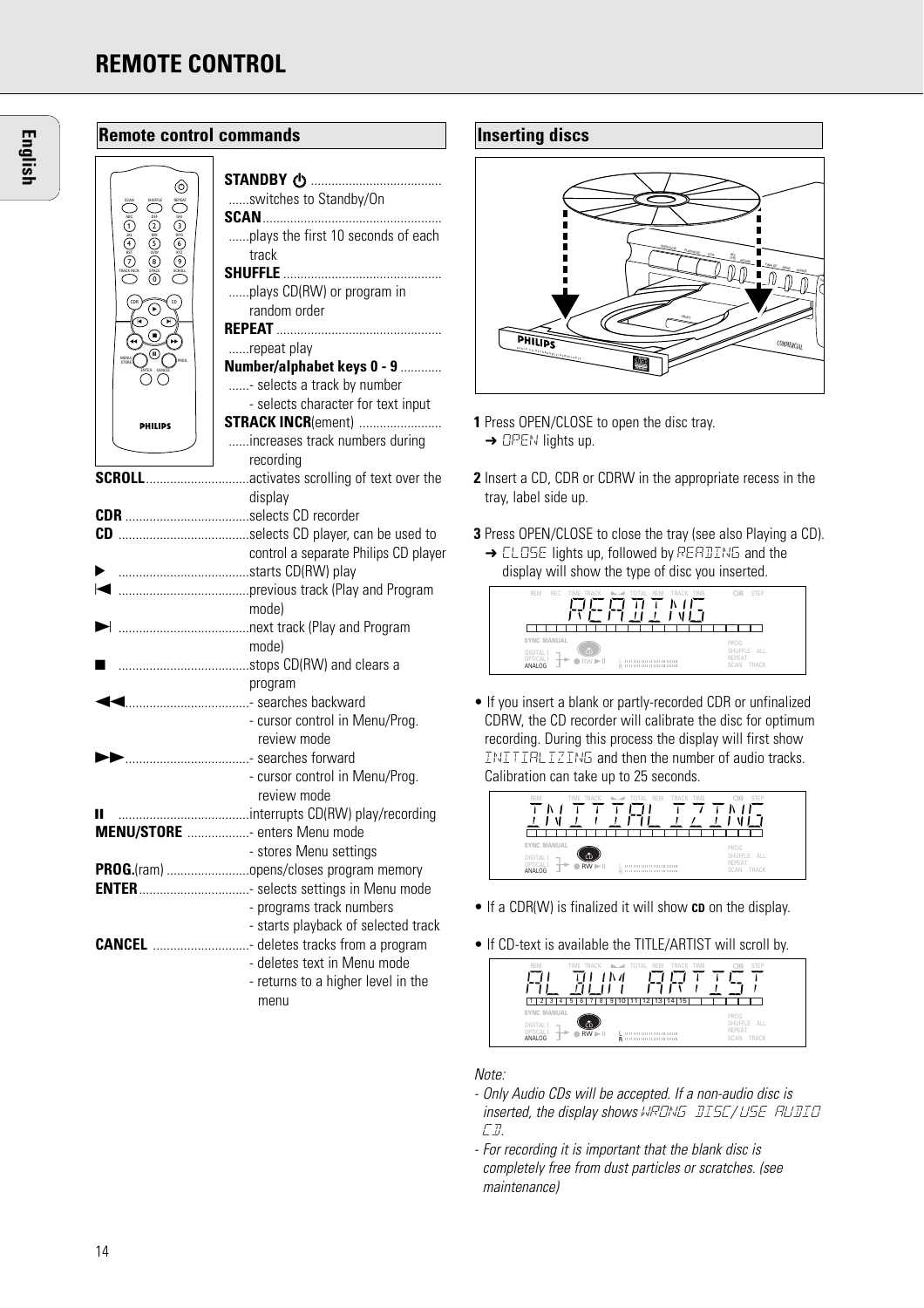# **Remarks about recording the condition of the Recording modes**

You will soon discover how easy it is to make your own CDs. Nevertheless, it is advisable to use a CDRW disc for your first try.

- If the disc is a CDRW and is already finalized you must unfinalize it first.
- The recording procedure is the same for CDRs and CDRWs.
- If the disc already contains recordings, the CD recorder will automatically search for the end of the last track, so that recording can start from there.
- CD text can be added to a recording in Stop mode and during recording.
- CD text can not be recorded from an external CD player. (Text information is not available on the output of the CD player.)
- There must be at least 7 seconds of recording time left on the disc, otherwise you will not be able to enter record standby mode. DISC FULL then lights up.
- If the display indicates COPY, PROTECT, no digital recording can be made of the source material. Recording will not start.
- The **Serial Copy Management System** (SCMS) only allows digital recording under specific conditions:
- This means that it is not possible to make a digital copy from a digital copy.
- Analog recording is always possible !
- The number of recordings from the original is unlimited.
- A maximum of 99 tracks can be recorded on a disc. Minimum allowable track length is 4 seconds.
- Recordings from DAT or DCC players will not always stop automatically.

#### **Important:**

**If you want to play the recorded CDR disc on any regular CD player, it must first be finalized. See finalizing discs.**

#### **Finalized CDRW discs play only on CDRW compatible CD players.**

**For recording from CD changers do not use** REC MANUAL**.**

Your recorder offers several recording modes.

- RECORD DISC to make a synchronized recording of the complete disc or a program simply by starting the source.
- RECORD TRACK to make a synchronized recording of a single track simply by starting the source.
- REC(ord) MANUAL to manually start a recording simply by pressing the RECORD key.
- MAKE CD to make a synchronized recording of the complete disc or a program simply by starting the source. Finalizing will be done automatically. (Active for digital recordings.)



#### **Some remarks on recording:**

- When Auto track is ON (default setting), track numbers will automatically be increased during recording.
- By programming the source first, a compilation can be recorded.
- If a finalized CD recordable disc is inserted in the CD recorder,  $FTMBL + TZF + T$  T will be displayed when RFC TYPE is pressed. Recording is not possible.
- If a finalized CD rewritable disc is inserted in the CD recorder, UNFINALIZE and PRESS ENTER will be displayed when the REC TYPE is pressed. If ENTER is pressed, the disc will be unfinalized.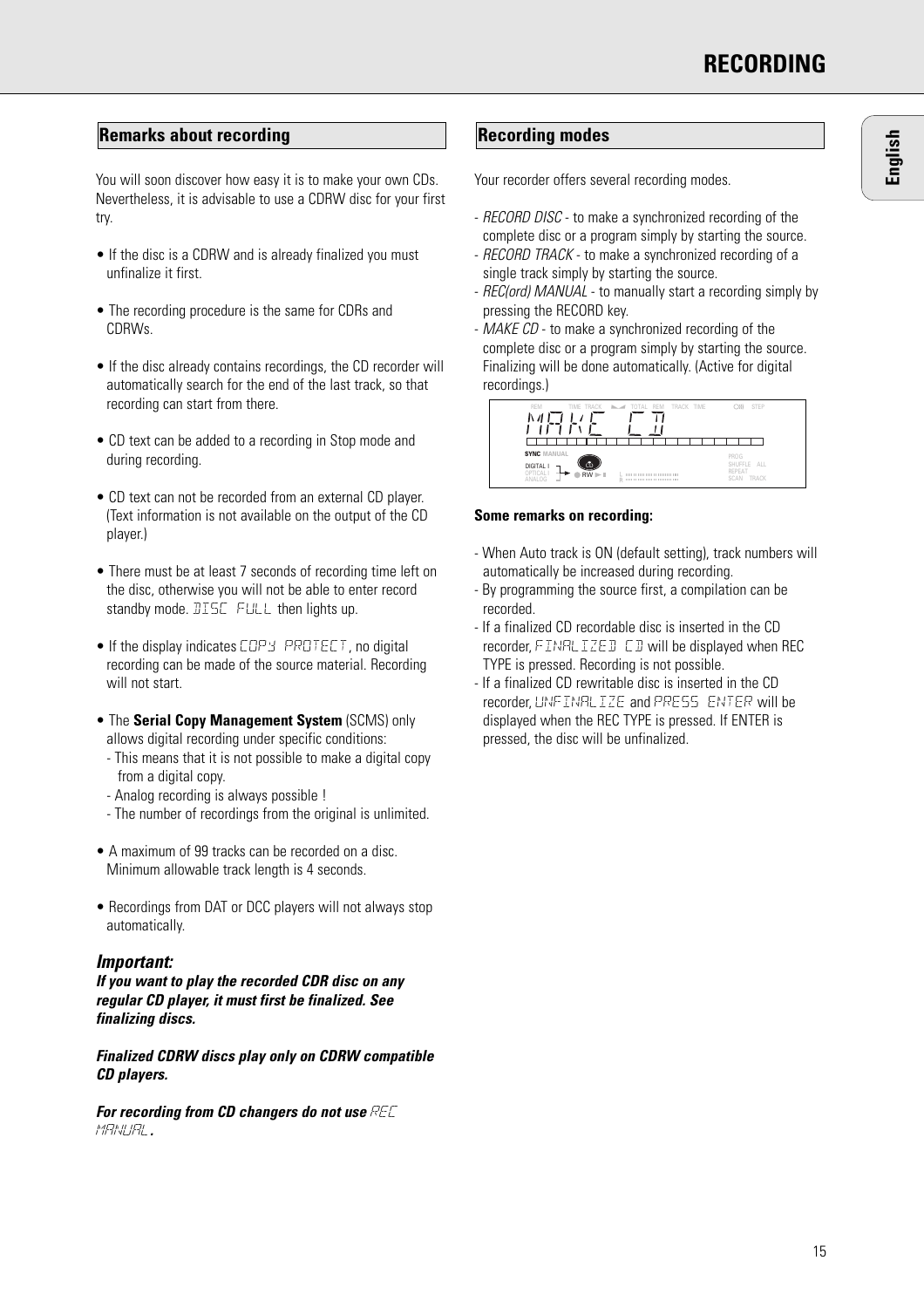# **RECORDING**



This feature enables you to make fast and easy recordings of a CD. Track increments are automatically detected from the source material. Track increments cannot be added manually. In analog source material a silence of 2.7 seconds or more is automatically detected as a track increment.

#### **Important:**

- Recording from CD-changers should always be started in the RECORD DISC, RECORD TRACK or MAKE CD mode.

#### **Preparing for autostart recording**

- **1** Make sure the disc is absolutely free of scratches and dust particles.
- **2** Press SOURCE repeatedly until (depending on the connection used):
	- → DIGITAL I, OPTICAL I or ANALOG lights up and DIGITAL 1, OPTICAL or ANALOG appears on the display.



- **3** With the CD recorder stopped, press REC TYPE once: to select 'RECORD DISC'; twice: to select 'RECORD TRACK'; four times: to select 'MRKE [D]'. (Active for digital
	- recordings.) → **1** and **SYNC** start to flash and the display shows the selection.



• If input label (DIGITAL I) flashes, the digital connection is incorrect.

#### **Start autostart recording**

- **1** To start recording, press PLAY on the selected source.
	- $\rightarrow$  The CD recorder automatically starts to record and  $\rightarrow$ lights continuously.
- If, however, you start the source during a track, recording starts at the beginning of the next track or after 2.7 seconds of silence in analog recordings.
- To check the elapsed recording time, press DISPLAY. (This can also be done during recording)
- The EASY JOG/ENTER key can be used to adjust the recording level.
- The recorder stops automatically.
- **2** To stop recording manually, press STOP on the CD recorder. **→ UPDATE lights up and sync and -> go out.**
- $\bullet$  If STOP  $\blacksquare$  was pressed within 3 seconds after pressing PLAY, no recording will take place.
- To interrupt recording, press PAUSE on the CD recorder.  $\rightarrow$   $\rightarrow$   $\rightarrow$  starts to flash. (Autostart recording is disabled.) To resume, press RECORD on the CD recorder.

After recording the display will show UP DRTE for several seconds.

#### Note:

- Recordings from DAT, DCC or analog sources will only stop after 20 seconds silence. - Auto track is always active.
- 

#### **Important:**

**If you want to play the recorded CDR disc on any regular CD player, it must first be finalized. See finalizing discs.** 

**Finalized CDRW discs play only on CDRW compatible CD players.**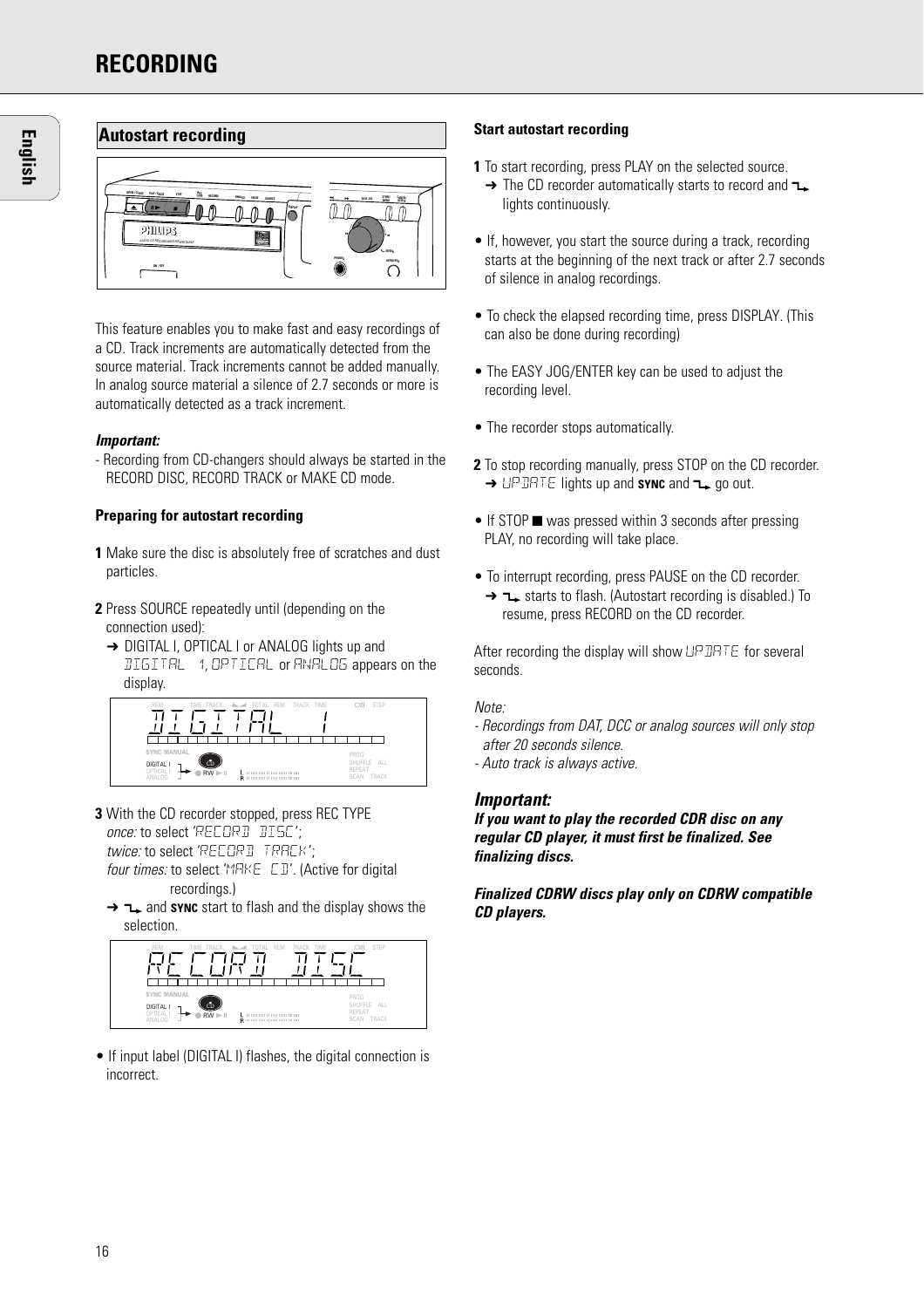

#### **Important:**

- Recording from CD-changers should always be started in the RECORD DISC, RECORD TRACK or MAKE CD mode.
- Only make analog recordings when digital recording is not possible.

#### **Preparing for manual recording**

- **1** Make sure the disc is absolutely free of scratches and dust particles.
- **2** Press SOURCE repeatedly until (depending on the connection used):
	- → DIGITAL I, OPTICAL I or ANALOG lights up and DIGITAL 1, OPTICAL or ANALOG appears on the display.



- When Auto Track is ON (default setting), track numbers will automatically be increased during recording.
- To switch off the Auto Track function you have to enter Menu mode.

If you wish to increase track numbers manually, press TRACK INCR(ement) on the remote control. For further instructions see Menu mode.

- ON (AUTO): The track increments are automatically taken over from the digital source material or after 2.7 seconds silence during analog recording.
- OFF (MANUAL): While recording track numbers can be incremented manually by pressing TRACK INCR(ement) on the remote control. (Minimum track length is 4 sec.) (This can also be done in Auto track ON mode.)
- Track numbers cannot be changed after recording.
- Note: Auto track works only with Consumer Sources with a digital output signal according to the IEC 958 (consumer part) audio standard.
- **3** With the recorder stopped, press REC TYPE three times to enter the Manual Record standby mode.
	- **→ MANUAL** starts to flash and the display shows REC MANUAL.



- **4** Play the source first to set the optimal recording level on the CD recorder.
- **5** Rotate the EASY JOG/ENTER key until, on the Record/Play Level bar, all the blue segments are alight, but the red segments do not light continuously during the loudest passages.
	- $\rightarrow$  Display shows  $-XX$  DB. (Decibel, e.g. -3DB)
- **6** Stop the source.

#### **Start manual recording**

- **1** To start recording, press RECORD on the CD recorder and immediately start the source (from Pause or Stop mode).
	- $\rightarrow$   $\rightarrow$  lights continuously. The track number and recording time appear on the display.
- If CHECK INPUT message also flashes, the digital connection is incorrect.
- To record a 3-second silence at the start of a track, press PAUSE on the CD recorder before starting the source.
- To check the elapsed recording time, press DISPLAY on the CD recorder. (This can also be done during the recording.)
- **2** To stop recording, press STOP on the CD recorder.  $\rightarrow$  UPDATE lights up and  $\neg$  goes out.
- If STOP was pressed within 3 seconds after RECORD, no recording will take place.
- To interrupt recording, press PAUSE on the CD recorder. starts to flash. Resume at step 1.

After recording the display will show UPDATE for several seconds.

Note: With AUTO TRACK ON, the recorder will stop and go to REC STANDBY for 1 minute and then goes to stop mode automatically. Recordings from DAT, DCC or recordings made analogously will stop after 20 seconds silence. With RUTO TRACK OFF, the auto stop mode is disabled.

#### **Important:**

**If you want to play the recorded CDR disc on any regular CD player, it must first be finalized. See finalizing discs.** 

**Finalized CDRW discs play only on CDRW compatible CD players.**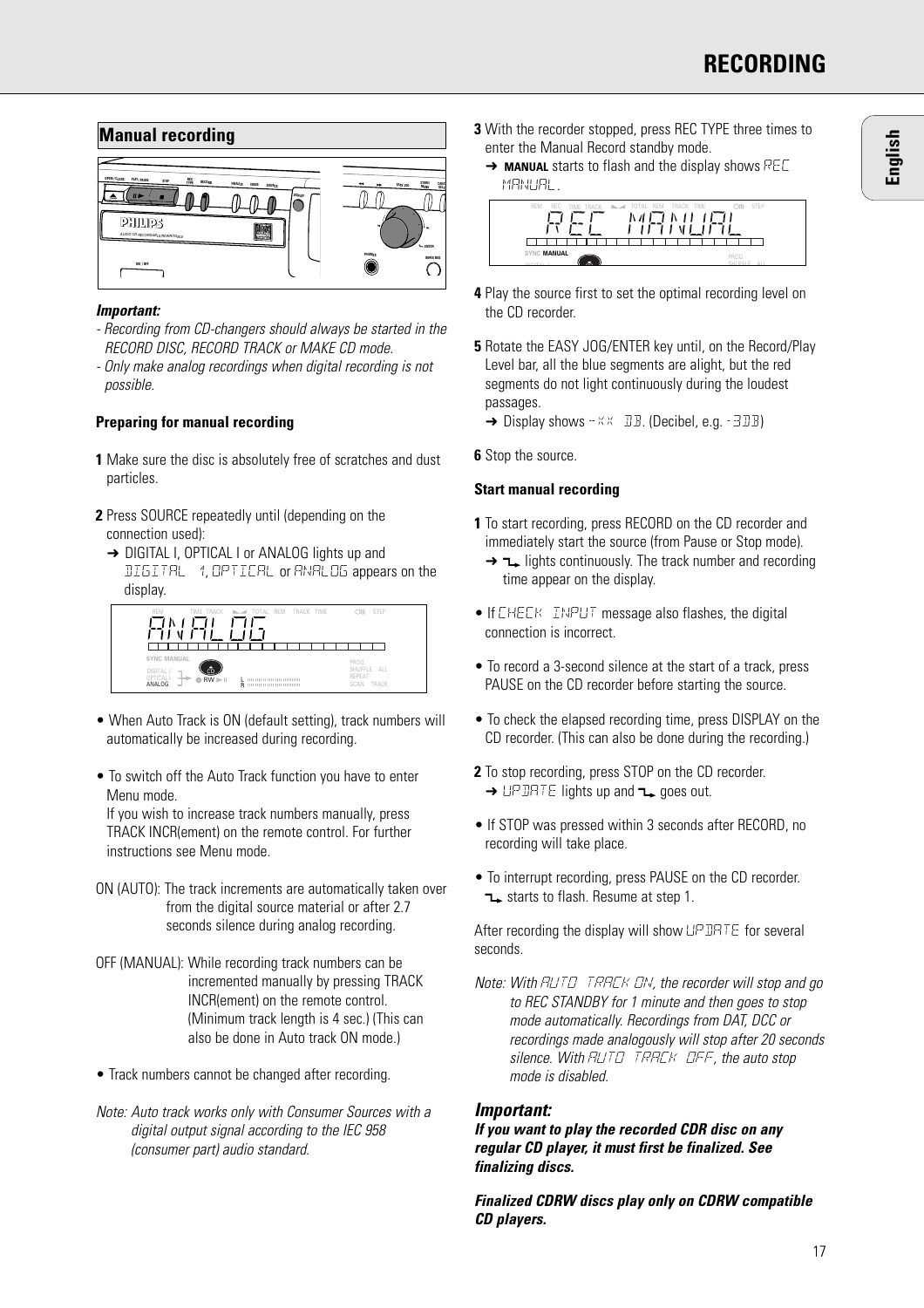### **Finalizing CDR & CDRW discs**

During finalizing the table of contents (TOC) is written to the disc.

Finalizing is a simple procedure, necessary to:

- be able to play recordings on a CD PLAYER,
- avoid further unwanted recordings on a disc,
- avoid erasure of tracks on a CDRW,
- write CD text on a CDR(W).

#### **Auto finalizing**

Auto finalizing is possible when using the MAKE CD recording function.

#### **Manual finalizing**

- **1** Make sure the disc (in the CD recorder) is absolutely free of scratches and dust particles.
- **2** With the recorder stopped press FINALIZE.
- → The display shows FINALIZE CD and PRESS RECORD.





#### **3** Press RECORD.

**→ XX XX FINAL and the approximate finalization time** appears on the display.

The display counts down through the finalization. On completion, the total number of tracks and the total time recorded appears on the display. For CDR(W), **CDR(W)** changes to **CD** on display.

Finalizing will take at least 2 - 4 minutes.

#### Note:

- During finalization, the CD recorder accepts no operating commands.
- When a CDR is finalized no more recordings can be added.

#### **Unfinalizing CDRW discs**

#### **For CDRW discs only.**

If you want to make more recordings (or erasures of tracks) on a finalized disc you must unfinalize it first. The Table of Contents (TOC) will be removed. To unfinalize:

- **1** With the CD recorder stopped, press REC TYPE or ERASE.
	- → UNFINALIZE and PRESS ENTER will appear on the display.





#### **2** Press JOG (ENTER).

**→** The disc will now be unfinalized and can be recorded on again.



• If no further recording or erasure is required press Stop  $\blacksquare$ .

#### Note:

- Unfinalizing will take approximately 1.5 minutes.
- When unfinalizing a CDRW disc with text on it available, this text will be transferred to the CD recorder memory. It may occur that the text memory is full. The message MEMORY FULL/FINALIZE CD will be displayed. You will now have to erase text, stored for other discs, or finalize another disc in order to obtain memory space.

**English**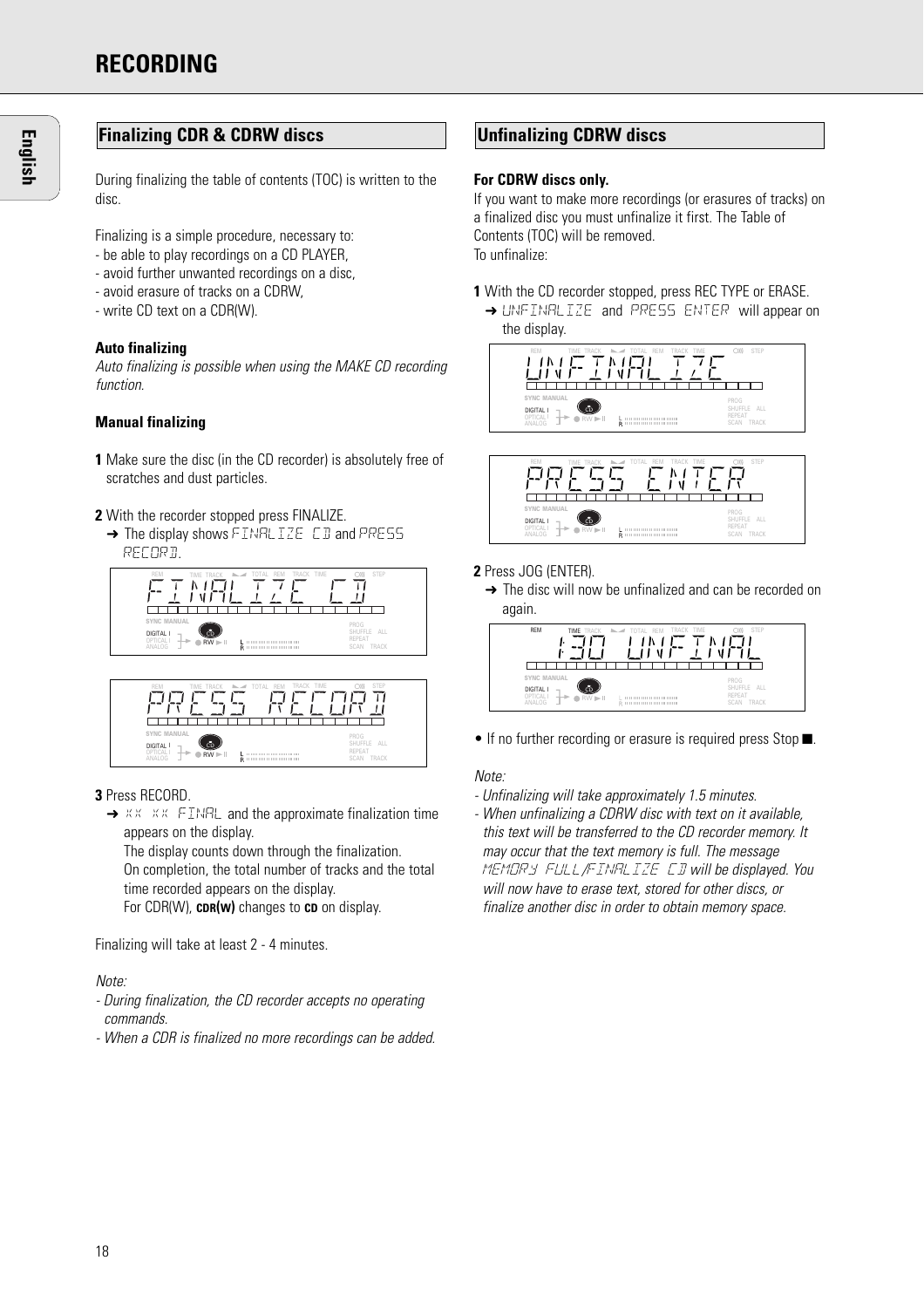

For unfinalized CDRW discs only. You can erase:

- Tracks can only be erased from the end.

```
1 2 3 4 5 678 9 10
```
- With the EASY JOG you can erase more tracks.

**1 2 3 4 5 678 9 10**

Note: It is not possible to erase tracks within the sequence. - It is also possible to erase the entire disc at once.

#### **To erase one or more tracks from the end:**

**1** Press ERASE once.

- $\rightarrow$  The display shows the number of tracks and their total playing time. ERASE TRACK and PRESS RECORD lights up.
- •If the disc is finalized, **CD** appears on the display after inserting a CDRW in the recorder. The recorder will ask you to confirm unfinalizing first. Confirm by pressing the EASY JOG/ENTER key or ENTER on the remote control.
- **2** Select the track(s) you wish to erase by turning the EASY JOG/ENTER key to the left.
	- → The selected track numbers start blinking on the track bar.
	- $\rightarrow$  The display shows the remaining time after erasing the selected track(s), the shown track will also be included in the erasure of tracks.



#### **3** Press RECORD.

DIGITAL OPTICAL

RW SYNC MANUAL **Report** 

 $\rightarrow$  The display shows the total countdown time and ERASE.

 $\frac{1}{R}$  and an annual manual

 $\rightarrow$  After the selected track(s) have erased, the display shows the remaining tracks and their total playing time.

#### **To erase the entire disc:**

#### **1** Press ERASE twice.

- **→** The display shows the number of tracks and their total playing time. ERASE DISC and PRESS RECORD light up.
- If the disc is finalized, **CD** appears on the display after inserting a CDRW in the recorder. The recorder will ask you to confirm unfinalizing first. Confirm by pressing the EASY JOG/ENTER key or ENTER on the remote control.





#### **2** Press RECORD.

**→** The display shows the total countdown time and ERASE. The complete disc will be erased.



Erasure of a complete disc may take up to 15 seconds.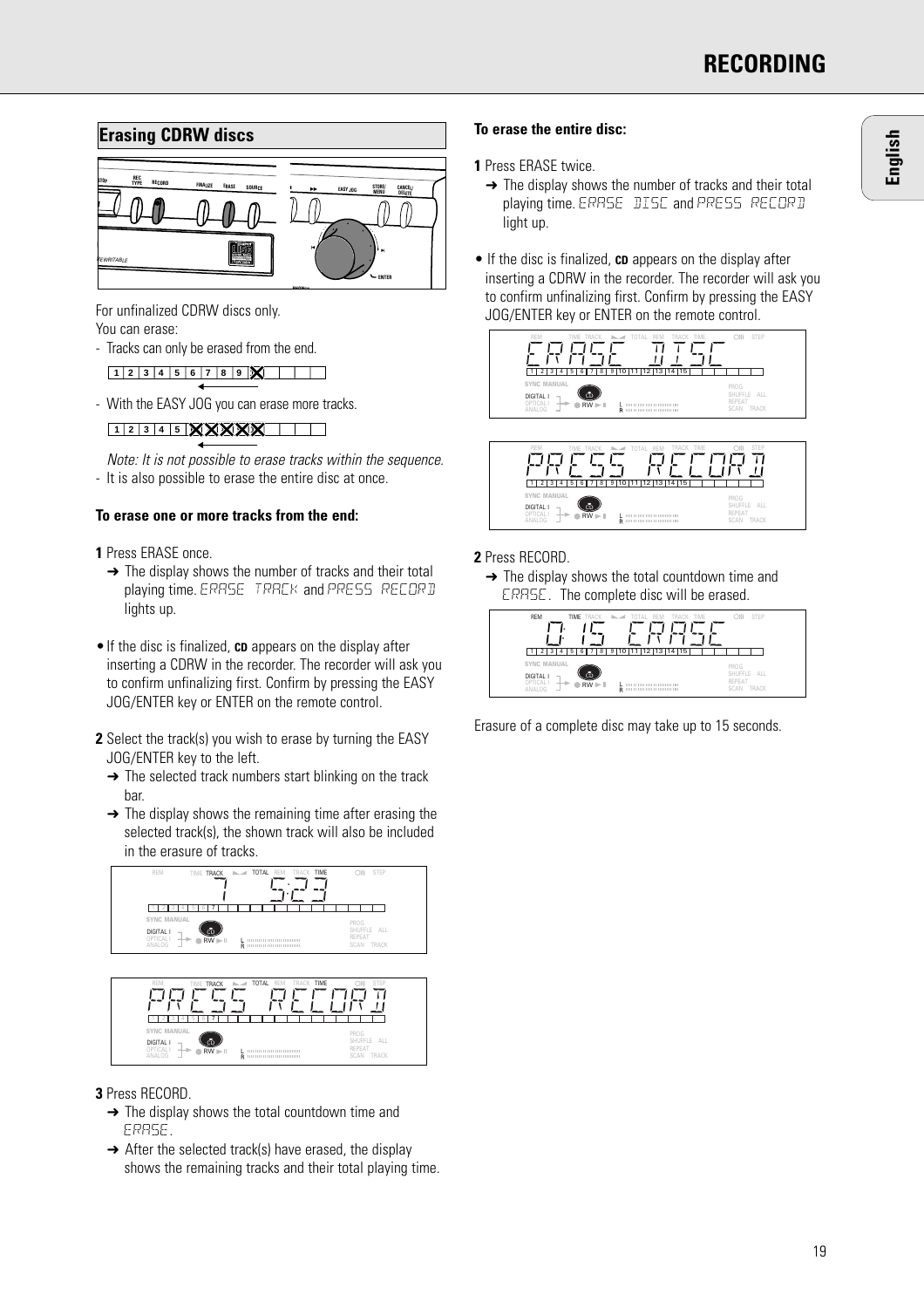# **PLAYING**



- **1** Press PLAY/PAUSE **> II** to start CD play.
	- $\rightarrow \rightarrow$  lights up and the track number and track time of the track in play appear on the display.
- **2** Press DISPLAY once, twice, three or four times to see:
- $\rightarrow$  Remaining track time, total remaining time, permanent text information and track time (see Menu mode).
- **3** To interrupt play temporarily, press PLAY/PAUSE > II again.  $\rightarrow$  II lights on the display
- **4** To continue play, press PLAY/PAUSE > II again.
- **5** To stop play, press STOP **.** 
	- $\rightarrow$  The number of tracks and the total playing time appear on the display.



#### **Selecting a track during play**

- **1** Turn the EASY JOG/ENTER key until the required track number appears on the display.
- $\rightarrow$  Play skips to the beginning of the selected track.
- or
	- Key in the required track number using the numerical keys on the remote control. For 2-digit track numbers, press the keys in rapid succession.
- $\rightarrow$  Play skips to the beginning of the selected track. or
	- Press  $\blacktriangleleft$  or  $\blacktriangleright$  on the remote control one or more times.
	- **→** Play skips to the beginning of the present, previous or subsequent tracks.

#### **Selecting a track when CD play is stopped**

- **1** Turn the EASY JOG/ENTER key until the required track number appears on the display.
- **2** Press EASY JOG/ENTER or ENTER on the remote control to confirm or press PLAY/PAUSE  $\blacktriangleright$  II to start playing.

or

**1** Key in the required track number using the numerical keys on the remote control. For 2-digit track numbers, press the keys in rapid succession. Play starts.

or

- **1** Briefly press  $\blacktriangleleft$  or  $\blacktriangleright$  one or more times.
- **2** Start playback by pressing PLAY/PAUSE ► II, EASY JOG/ENTER or ENTER on the remote control.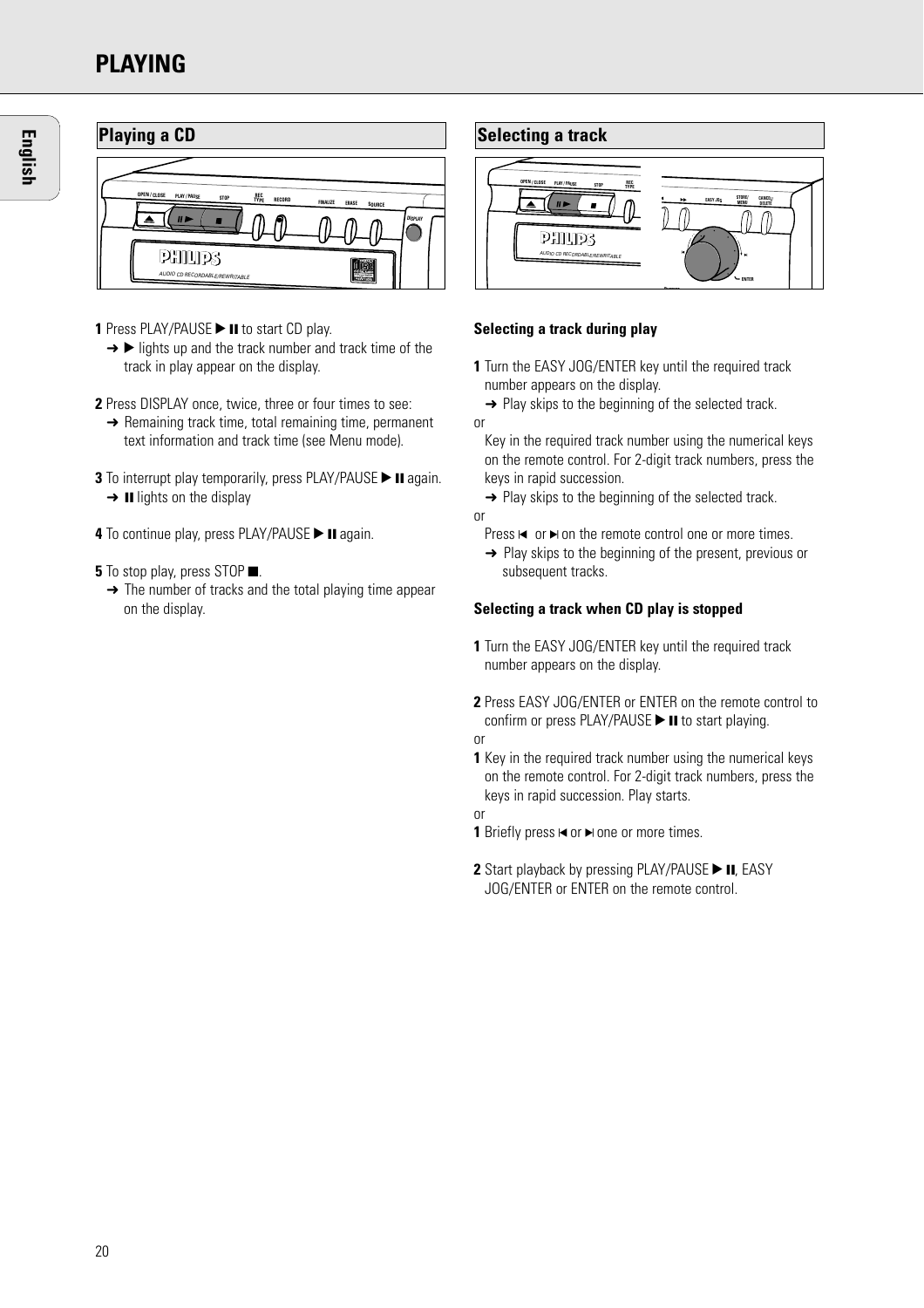

- **1** Hold down  $\leftrightarrow$  or  $\rightarrow$  (in Play mode).
	- → The player first searches backwards or forwards at 10 times normal speed with sound at low volume, then goes to 50 times normal speed with sound muted.
- **2** Release the button at the desired passage.
	- **→** Play starts at the desired passage.
- Note: During Shuffle, Repeat Track or Programmed play, search is restricted to within the track being played at the time.

# **Shuffle (random order) play**

- **1** Press SHUFFLE before or during CD play to start shuffle play.
	- $\rightarrow$  The tracks on the CD (or program if set) play in random order.
- **2** Press SHUFFLE again to return to normal CD play.
- **→ CD recorder goes to Stop mode.**

Note: Shuffle is also cleared if you open the disc tray.

# **Repeat CD, track or program**

- **1** Press REPEAT one or more times during CD play.
- **→ When REPEAT TRACK** lights up, the current track plays repeatedly. When **REPEAT ALL** lights up, the disc or program plays repeatedly.



- **2** To return to normal play, press REPEAT one or more times until:
	- **→** The **REPEAT** label disappears from the display.

#### Note:

- You can use shuffle in combination with **REPEAT ALL** or programmed play.
- **REPEAT** is also cleared if you open the disc tray.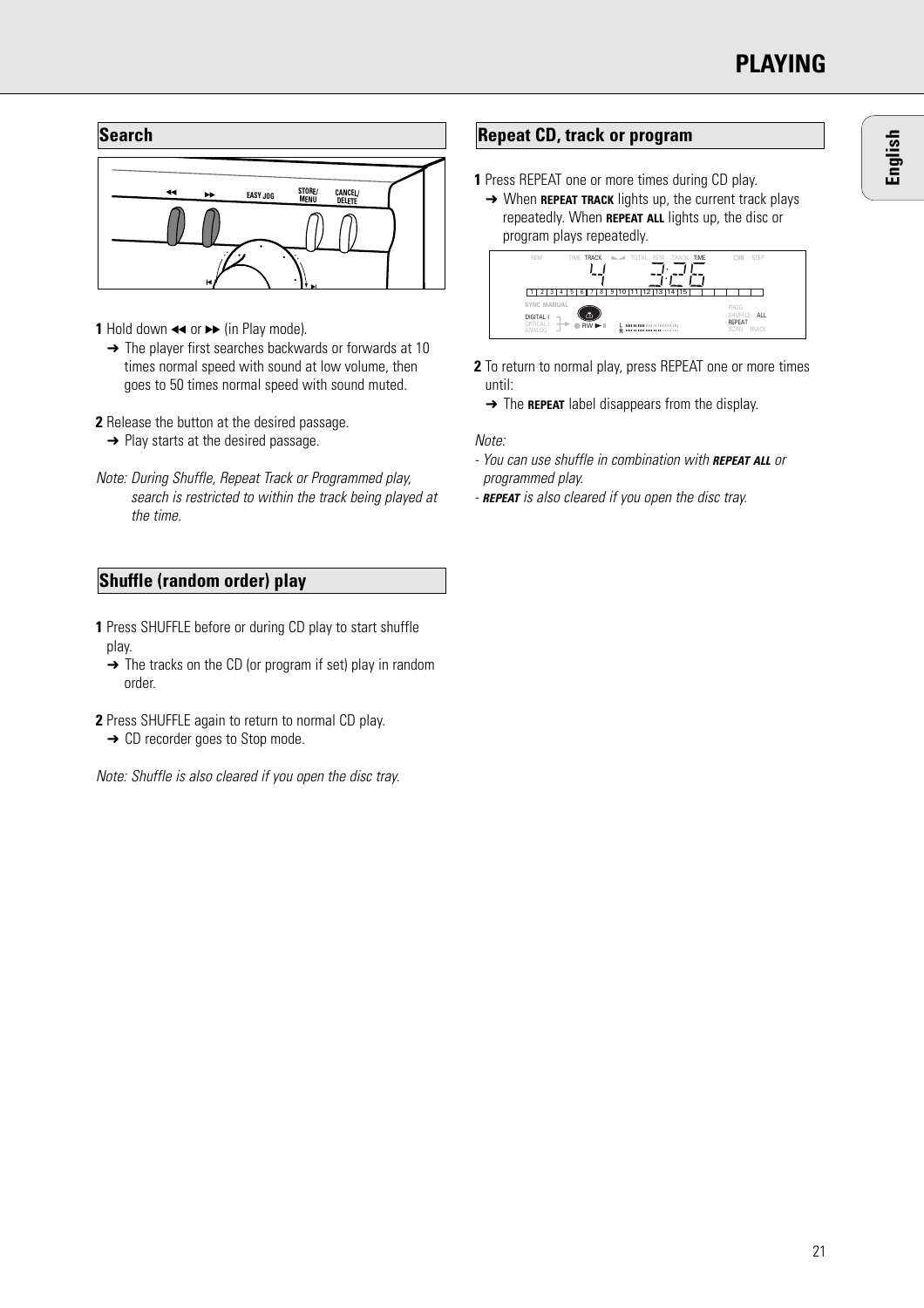### **Remarks about programming**

- •You can program up to 99 tracks to play in any desired sequence.
- •Tracks can be programmed more than once, but each time counts as a track (**STEP**).

#### **Programming**

**1** In Stop mode press PROGRAM to enter Program mode. **→ PROG** flashes and PROGRAM followed by track information appears on the display.





**2** Select the required track numbers by turning the EASY JOG/ENTER key left or right and store by pressing ENTER.



or:

Key in a track number with the number keys and press ENTER to confirm. For 2-digit numbers, press the keys in rapid succession.

- $\rightarrow$  The track will be stored in the program.
- **→** The track number, total program time and the number of programmed tracks (**STEPS**) are displayed.
- **3** Repeat step **2** for all tracks to be programmed.
- **4** Press STOP or PROGRAM to end programming. **→ PROG** lights continuously.

**5** Press PLAY/PAUSE **> II** to start programmed play.

#### Note:

- To review the program, press PROGRAM followed by  $\leftrightarrow$  or ► with the CD recorder in Stop mode.
- To add more tracks to the program, repeat steps **1** to **5**.
- If you try to store more than 99 tracks, PROG FULL appears on the display.

#### **Clearing a program**

- **1** Press STOP if necessary to stop programmed play.
- **2** Press STOP again to clear the program.
	- **→ PROG** disappears from the display.
- •The program is also cleared if you open the disc tray.

#### **Erasing a track from a program**

- **1** In Stop mode press PROGRAM to enter Program mode.
- **2** Use  $\leftrightarrow$  or  $\rightarrow$  to select the track from which to delete.
	- **→** The track number and program step will be shown on the display.
- **3** Press CANCEL to erase the track from the program.
	- $\rightarrow$  The remaining program steps and the remaining playing time of the program will be displayed.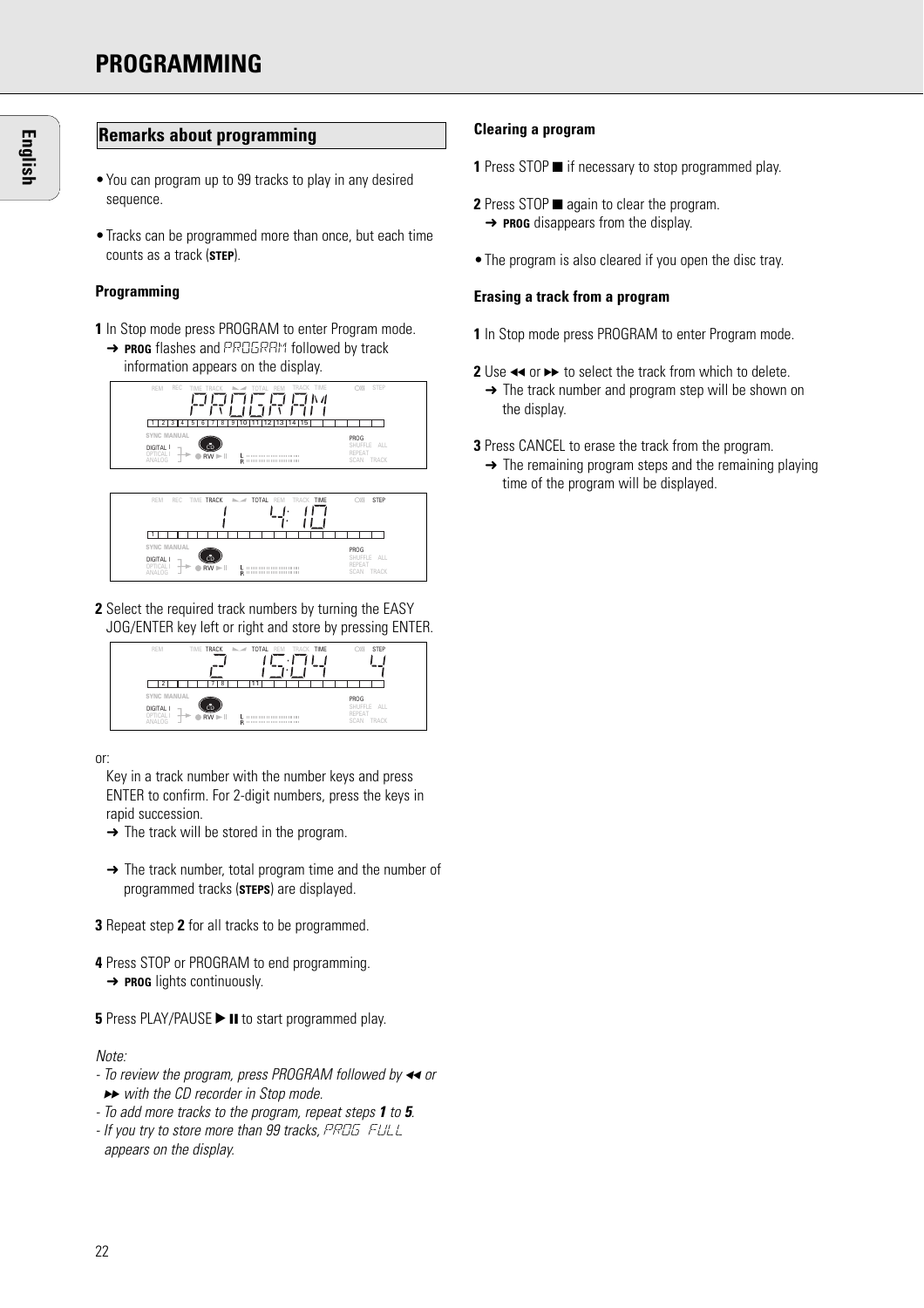**English**

# **Remarks about Menu mode General operation of Menu**

- •In Menu mode you will have access to a number of features which are not available via the regular keys (on the deck's front and the remote control).
- •The TEXT submenus (A-B) allow you to give names to discs and tracks. The disc and track names will be displayed during playback.
- •In the RECORDING submenus (D-E) you can set Auto Track and Balance.
- •All settings (except Balance) made in Menu mode will be stored in the deck's memory and can be called up and changed at any time.

Menu active in Recording or Stop mode.

- **1** When using the remote control select first CDR.
- **2** Press STORE/MENU on the deck or the remote control to enter Menu mode.
	- **→ TEXT EDIT appears on the display.**
- **3** Rotate EASY JOG/ENTER to select the required submenus.
- **4** Press EASY JOG/ENTER to confirm selections.
- **5** Rotate EASY JOG/ENTER to select options in the submenus.
- **6** Press EASY JOG/ENTER to confirm selections.
- **7** Press STORE/MENU to store settings and return to the submenu.
- **8** Press STOP to store settings and exit Menu mode.



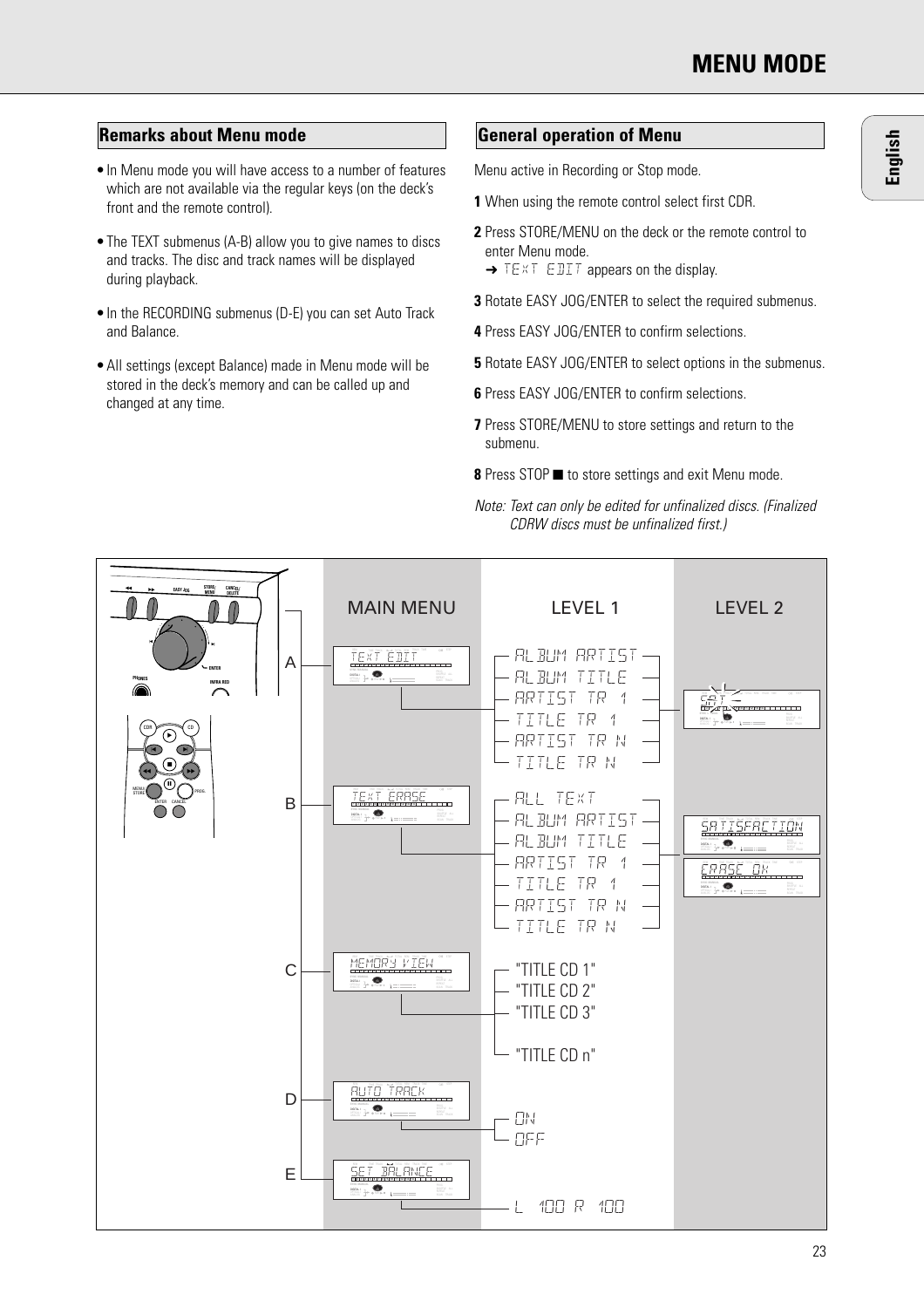| A. Text input / text edit |                                                            |  |
|---------------------------|------------------------------------------------------------|--|
| -TEXT ENTT                | ALBUM ARTIST<br>AL BUM TITLE<br>RRTIST TR N<br>LITTLE TR N |  |

CD Text can be added to a recording or changed in Stop mode or during recording.

Text will be stored in the recorder memory and can be edited until the CDR is finalized. Text on a (finalized) CDRW can be edited at any time.

- **1** Press STORE/MENU.
	- **→ TEXT EDIT appears on the display.**
- **2** Press EASY JOG/ENTER to confirm. **→ ALBUM ARTIST appears on the display.**
- **3** Rotate EASY JOG/ENTER to select the required option in the submenu: ALBUM ARTIST, ALBUM TITLE ARTIST TR 1, TITLE TR 1, etc.
- **4** Press EASY JOG/ENTER to confirm.  $\rightarrow$  The first character space appears on the display.
- **5** Select the characters by rotating the EASY JOG/ENTER key or by pressing the corresponding numeric/alphabet key on the remote control.
- **6** Press EASY JOG/ENTER to store each character and move to the next cursor position.
- With the  $\leftrightarrow$   $\leftrightarrow$  keys you can move to a required cursor position.
- With the CANCEL key you can delete a character.

REM TIME TRACK SHUFFLE SYNC MANUAL **RECORD** TOTAL REM ALL TRACK TIME STEP 1 234 5678 9 10 11 12 13 14 15

**7** Press STORE/MENU to store a name you have entered and return to the submenu resume at **3** or STOP  $\blacksquare$  to exit.

#### Note:

- A maximum of 60 characters can be stored per item.
- By pressing the EASY JOG/ENTER key or ENTER on the remote control without selecting a character first, you can insert a space between characters.
- When an artist's name has been stored for a certain track, the name will automatically be copied for the next track. The name can be confirmed by pressing STORE/MENU or a new name can be entered as described above.

### **B. Erasing text / text erase**

| -TEXT ERASE | RH TEXT         |
|-------------|-----------------|
|             | -AL BLIM ARTIST |
|             | BL BLM IIIE     |
|             | ARTIST IR N     |
|             | TTTIF TR N      |

#### **1** Press STORE/MENU.

- → TEXT EDIT appears on the display.
- **2** Rotate the EASY JOG/ENTER key to select the TEXT ERASE submenu.
	- → TEXT ERRSE appears on the display.
- **3** Press EASY JOG/ENTER to confirm.
	- $\rightarrow$  ALL TEXT appears on the display.
- **4** Rotate EASY JOG/ENTER to select the required option in the submenu: ALL TEXT, ALBUM ARTIST, ALBUM TITLE, ARTIST TR 1, TITLE TR 1, etc.
- **5** Press FASY JOG/FNTFR to confirm.
	- **→** The display will ask you to reconfirm your selection. ERASE OK appears on the display.
- **6** Press **FASY** JOG/**FNTFR** to reconfirm.
	- **→ UPDATE** appears on the display.
- **7** Press STORE/MENU to return to the submenu or STOP to exit.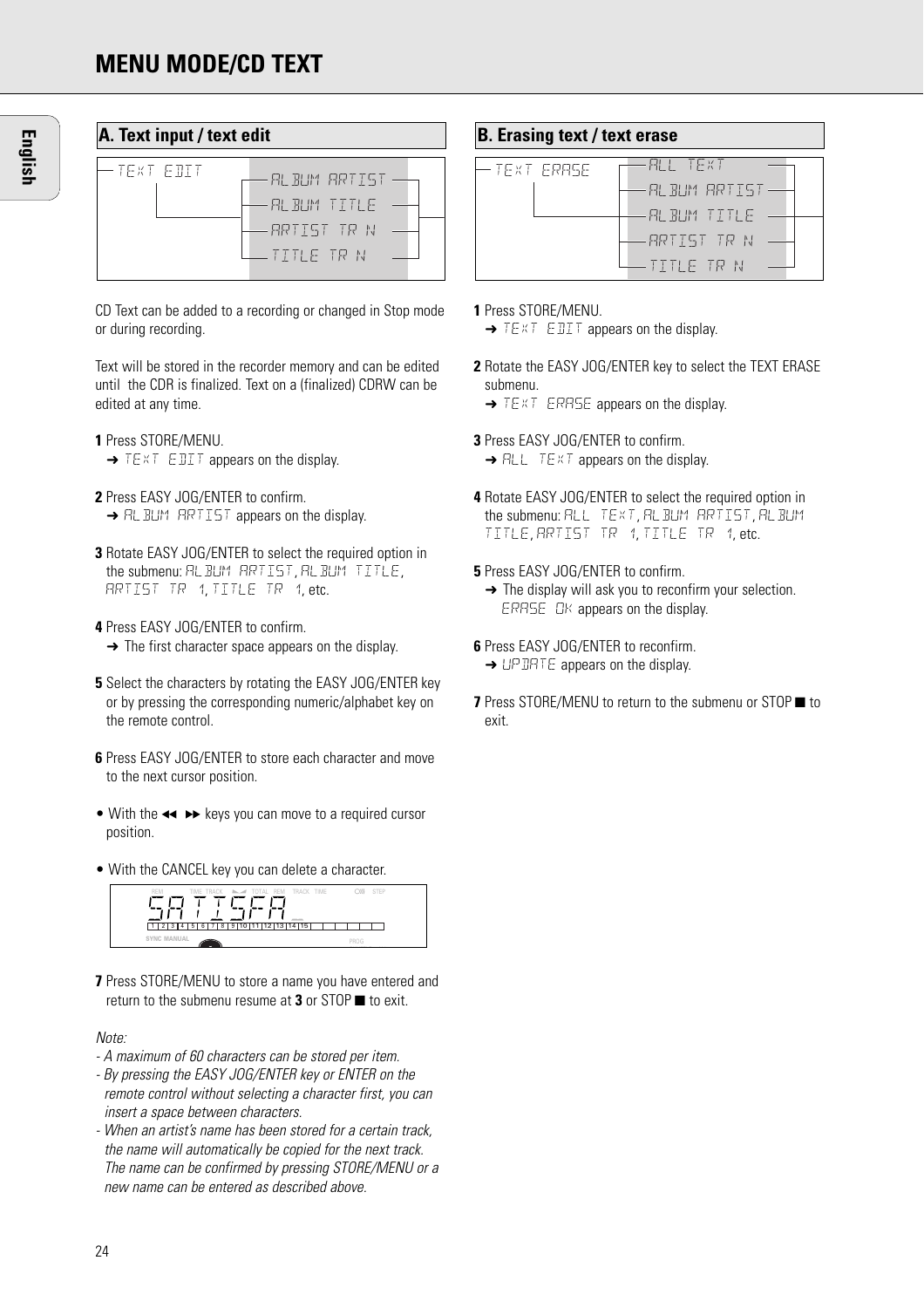# **C. Reviewing CD Text in memory / memory view**



CD Text is stored in the recorders memory. When a CDR(W) will be finalized the CD Text will be written on the disc and removed from the recorders memory. With the MEMORY VIEW function one can view/delete the CD Text in the recorders memory per unfinalized disc. The amount of memory used is displayed each time the tray opens with an unfinalized CDR(W) inserted.  $(e.a.MEMORY 9P/a)$ 

**1** Press STORE/MENU.

- **→ TEXT EDIT appears on the display.**
- **2** Rotate the EASY JOG/ENTER key to select the MEMORY VIEW submenu.
	- **→ MEMORY VIEW appears on the display.**
- **3** Press EASY JOG/ENTER to confirm.
	- **→** The first album title in the recorder memory appears on the display.
- **4** Select the album title you wish to erase.



**5** Press EASY JOG/ENTER to confirm. **→ ERRSE MEMORY appears on the display.** 



**6** Press the EASY JOG/ENTER key to confirm the erasure of the text for that particular disc.

**→ UPDATE** appears on the display.

**7** Press STORE/MENU to return to the submenu or STOP ■ to exit.

#### Note:

- If there are no discs in the memory, the message MEMORY  $FMPT$  Y appears on the display.
- When the text memory of your CD recorder is full, the message MEMORY FULL will appear, followed by FINALIZE CD. If you want to add a CD to the list of discs for which text is stored, you have to erase a disc from this list or finalize another disc. ("for which text is stored") - MEMORY FULL/FINALIZE CD may also appear when unfinalizing a CDRW disc for which text was stored (see 'Unfinalizing CDRW discs'). The same action(s) should be taken in order to obtain memory space.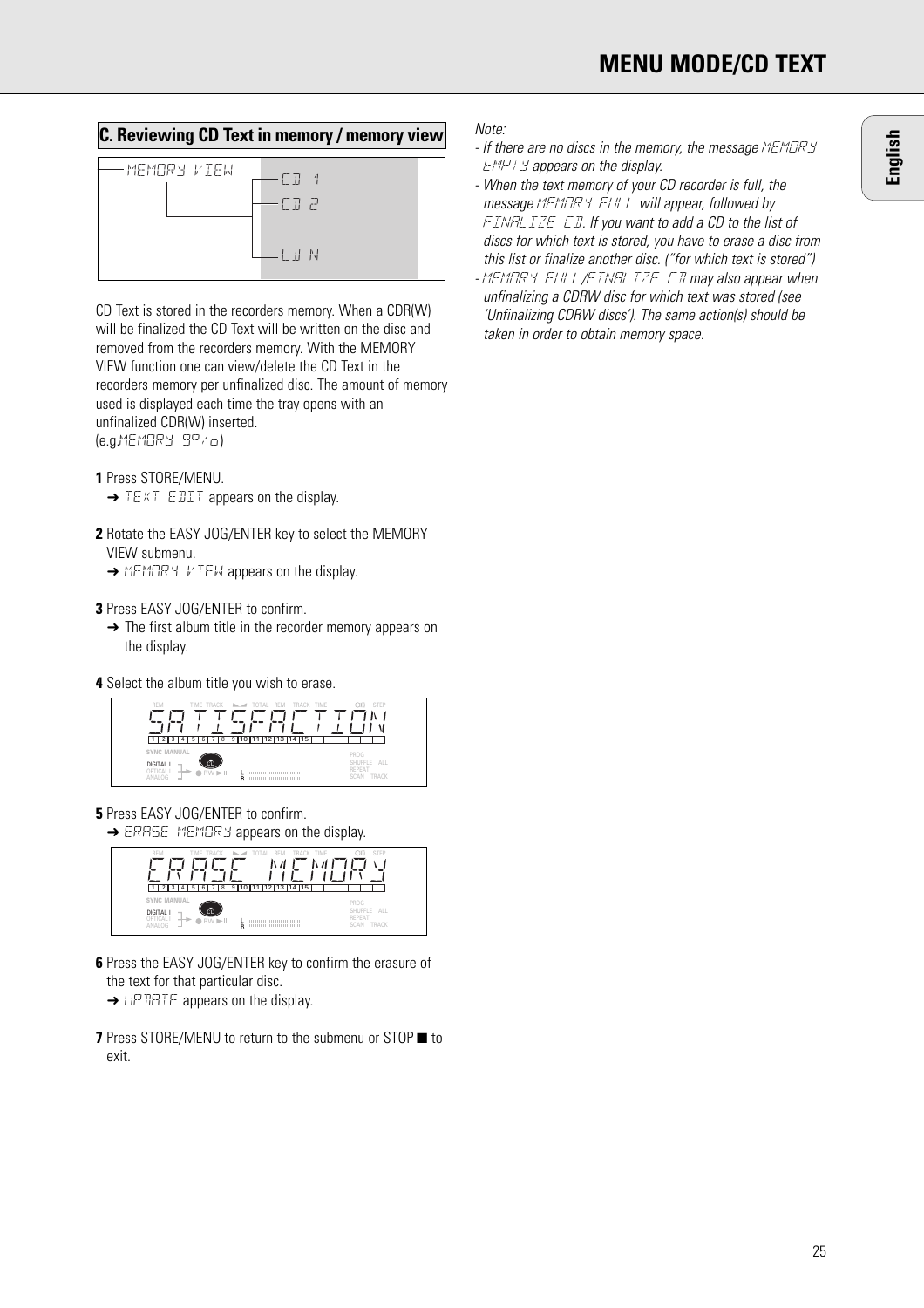

- **1** Press STORE/MENU.
	- → TEXT EDIT appears on the display.
- **2** Rotate the EASY JOG/ENTER key to select the AUTO TRACK submenu.
	- **→ AUTO TRACK appears on the display.**
- **3** Press EASY JOG/ENTER to confirm.
- $\rightarrow$  DN appears on the display.
- **4** Turn the EASY JOG/ENTER key to select Auto track ON or OFF.
- •When ON is selected, track numbers will be automatically incremented during recording.
- •When OFF is selected, you can number the recorded tracks yourself.



- **5** Press EASY JOG/ENTER to confirm. **→ AUTO TRACK appears on the display.**
- **6** Press STORE/MENU to store settings and return to the submenu or STOP to exit.

### **E. Balance (only active in Record/Standby mode)**



#### **1** Press STORE/MENU.

- **→ TEXT EDIT appears on the display.**
- **2** Rotate the EASY JOG/ENTER key to select the SET BALANCE submenu.
	- **→ SET BALANCE appears on the display.**
- **3** Press EASY JOG/ENTER to confirm.

```
→ ► and L 100 R 100 appear on the display.
```


- **4** Adjust recording balance by turning the EASY JOG/ENTER key.
- Turn left: the figure left (but) counts down, right counts up.
- Turn right: the figure right  $(\blacktriangle)$  counts down, left counts up.
- **5** Press EASY JOG/ENTER to confirm.
- **6** Press STORE/MENU to store settings.

Note: The balance setting will not be stored permanently.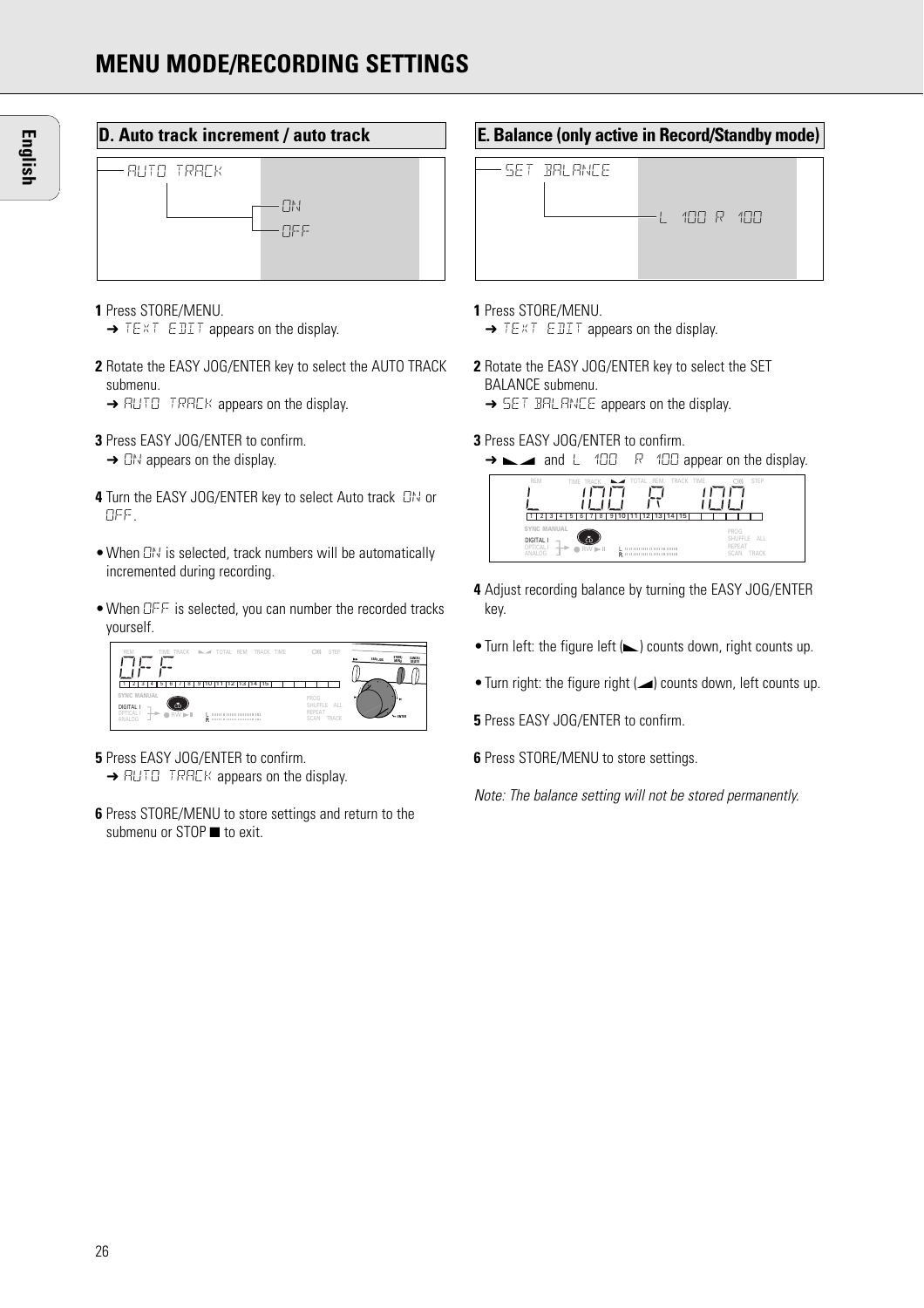# **FIXING PROBLEMS**

# **TROUBLESHOOTING**

If your CD recorder is defective, it is wise to check this list first. You may have forgotten a simple step.

# **Warning!**

**Under no circumstances should you attempt to repair the CD recorder yourself as this will invalidate the guarantee.**

- **SYMPTOM** possible solution:
- **No power** ensure that the ON/OFF button is on (red led on): the CD recorder is in standby mode, press any key to activate it
	- ensure that the mains cable is plugged in correctly
	- switch the recorder OFF and then immediately back ON

# **Auto track does not work**

- check if auto track on is selected in the menu
- check if there are 2.7 seconds silence in between the tracks (analog recording only)
- check if the source is a consumer source with the digital output according to the IEC audio standard
- source is DVD player (no track information)
- **No sound** check the audio connections
	- if using an amplifier, try using a different source

# **Amplifier sound is distorted**

• check that the CD recorder analog output is not connected to the amplifier Phono input

# **Play will not start**

- ensure that the label of the CD is facing up
- clean the disc
- check that the disc is not defective by trying another disc

# **Remote control does not work**

- point the remote control directly at the CD recorder
- check the batteries and replace if necessary
- select the right source first

#### **Will not record**

- clean the disc
- check if CDR(W) is an unfinalized disc
- check that the disc is recordable and replace if necessary
- the disc is not an AUDIO disc (WRONG  $TITST$
- wrong input source chosen. Input label flashing (CHECK INPUT)
- text memory full (MEMORY FULL / FINALIZE CD). When a CDRW has to be unfinalized for recording. Erase text for other disc(s) or finalize other disc(s) to obtain memory space.

#### **Recording is distorted**

• make sure the recording level is correct

#### **20 second pause between recordings**

• see Autostart recording

#### **Player does not react**

• switch the ON/OFF button on the front of the player off and back on

#### DISC RECOVER **on display**

- a power failure has occurred during recording, the CD recorder is attempting to repair the disc
- if **DISC** ERROR then appears on the display, the disc cannot be recorded further, and cannot be finalized. But it can still be played on the CD recorder or another CD recorder.
- on a CDRW disc, the track being recorded is lost, but further recording and finalization can still be done